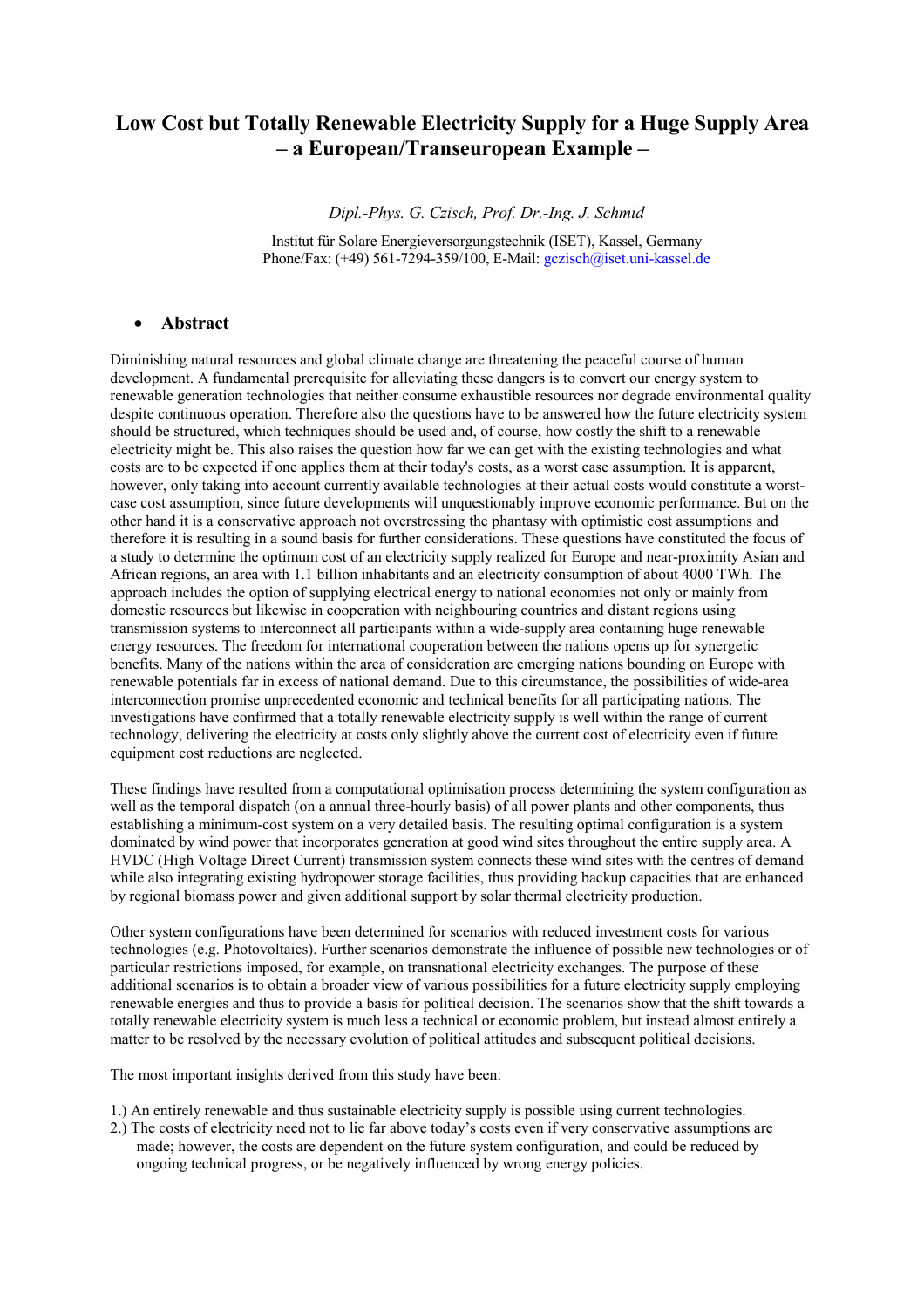- 3.) There is more than enough evidence to justify a confident call for a comprehensive transition to a sustainable electricity supply, bearing in mind that a broad variety of solutions is possible.
- 4.) A Transeuropean renewable electricity system would simultaneously enable the realization of a combined strategy for developmental assistance and climate protection as a win-win arrangement for all participating states.

Furthermore it is confidently anticipated that the concept of a wide-spread synergetic use of different renewable energies within a huge, common, powerful interconnected electricity system is not only applicable to the supply area studied in the underlying example but would also be transferable to other regions of the world.

# • **1 Overview**

The renewable energy potential within Europe's borders would actually be almost capable of satisfying current electrical energy demand. Wind energy is already close to being economically competitive and exhibits a huge technical potential throughout the continent. Due to high population densities, however, any major expansion of wind capacities within the European Union would be confronted with far greater impediments than those encountered in deserts, steppes, tundra, and other regions largely devoid of human settlement.

For example, the available wind energy potentials on land sites in Germany are theoretically adequate for replacing 17% of existing electricity generation, yet implementation is becoming increasingly more expensive, since the most favourable sites are already being employed. The use of local photovoltaic (PV) installations appears very costly at current prices. An additional major energy source of the future will be offshore wind power, the potential of which is frequently underestimated. It would generally be advisable to exploit the wind resources of all EU member states. Remarkably, however, areas with the greatest wind potential such as Great Britain and neighbouring Norway have achieved only modest growth in the past [IEA 03] [WpM 03]. Even if capacities were appreciably expanded, the effects of fluctuating output could be accommodated by existing power stations in those countries for many years up to relatively high proportions of the total electricity production, as is already being experienced in Denmark, Germany and Spain. As long as the total contribution from wind energy lies below 20%, no insurmountable problems may be anticipated (s. e.g. [Gie 00]). If the power industry is dominated by storage hydropower plants, such as in the case of Norway, even greater contributions of wind energy may be easily tolerated. Yet exceeding inherent system limitations would ultimately necessitate major grid reinforcement to smooth regional fluctuations, thereby combining the characteristics of production within different regions, supplanting the low capacities generally encountered in thinly populated regions, and consequently allowing a much greater contribution of renewable energies to be achieved. Until neighbouring countries become interested in exchanging significant amounts of wind electricity to achieve the mutual benefits of smoother temporal characteristics, and until the huge potentials in distant foreign countries are tapped, however, the contribution of wind power in countries such as Germany, which is already approaching its installation limits, cannot be expected to grow significantly.

The most interesting additional resources are therefore the huge potentials of wind and solar energy beyond the borders of the EU. Both can complement varying seasonal capacities elsewhere. In the case of wind power, for instance, the coastal regions of Morocco and Mauritania are particularly advantageous due to their summer peaks in production, which are the reverse of seasonal conditions in Europe. Solar electricity from concentrating parabolic arrays could likewise complement the output of wind farms in Germany, both inland and offshore. Since electricity demand is growing more rapidly in Morocco than in EU countries, wide-area utility services could be initiated using environmentally benign technologies for local generation [DOE 02]. The immediate EU neighbour Spain is likewise experiencing above-average growth of electricity consumption and would thus be the predestined partner for initiating transnational trade in renewable energies. Even after the costs and losses of currently available transmission equipment had been imputed, wind and solar electricity could be conveyed in a cost-effective manner over distances of more than 5000 km to central Europe. The price of wind power would be significantly lower than if produced e.g. in Germany at typical generation sites, while the price of concentrated solar electricity generation could still be competitive with domestic inland wind power if the entire range of German wind sites on land were being employed. In addition, a supply system extending beyond the EU would permit a full renewable energy supply to be realized for the EU and its cooperating partners. By embarking onto such a large-scale renewable energy strategy, a new form of economic cooperation with developing nations could be achieved to the advantage of all parties (s. also [Czi 99] and [BBB+ 03]).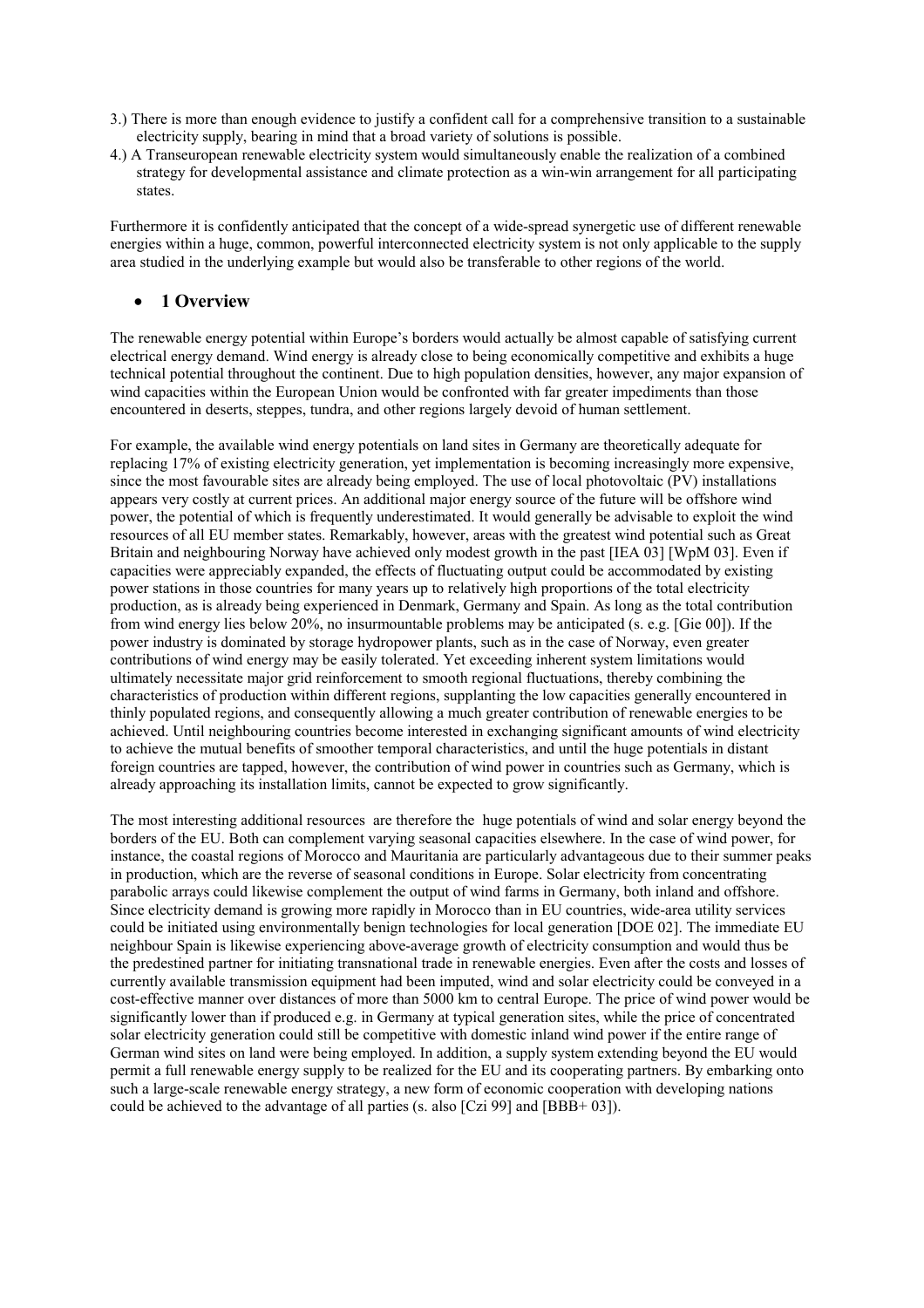# • **2 Electricity Transmission**

Transmission technologies will play a key role in any system employing widespread renewable resources for a common supply. Current transmission capacities between EU countries and to adjacent regions are entirely inadequate for transferring the quantities of electricity required for a complete renewable electricity supply. For example, the northern German grid would already be overloaded in the near future, if current plans for a massive realization of offshore wind farms would be realised without grid enforcements [IGW 01] [NDN 01] [BDH+ 03]. Capacity expansion should thus take into account the prospect of transmission over thousands of kilometers using the particularly appropriate high-voltage DC (HVDC) grid technology (s. also [ABB 01]).

The following treatment of transmission costs and losses assumes a HVDC capacity of about 5 GW for a single line. For the purpose of analysis, the city of Kassel near the geographical centre of Germany has been selected as the terminal point of the HVDC line. Costs of 60 €/kW for each of the converter stations at both ends of the line as well as 70  $\varepsilon$ /(kW 1000 km) for (double bipol) HVDC overhead transmission lines and 700  $\varepsilon$ /(kW 1000 km) for ocean cable have been assumed (s. also [Häu 99]). The relative transmission losses at full load are 4%/1000 km in the lines and 0.6% at each converter. The losses are greatly dependent on electrical loading and have been treated accordingly. The life expectancy has been conservatively estimated at 25 years for cost calculation purposes (more than 100 years lifetime is realistic for overhead lines [Wan 03]). A real interest rate of 5% has been assumed, and the annual operating costs have been set at 1% of the initial investment costs. With transmission line lengths assumed to require extended distances due to the inevitable geographic limitations of direct routes, a rated transmission capacity equal to the rated power of the wind and solar generators is employed. (The rated power of the transmission lines is about 50% below the thermal transmission limit, which is worth to be mentioned since it involves an inherent technical immunity against faults.) The same specific cost figures for the converters and the transmission lines as well as the interest rate and the computational lifetime are used for the individual scenario calculations.

# • **3 Potentials of Wind and Solar Energy**

The potentials of wind power and solar electricity production from PV and concentrating solar power stations are discussed in the following. Except where otherwise indicated, the calculations are based on meteorological data of the European Centre for Medium-Range Weather Forecasts (ECMWF) and, in the case of solar energy, also on data of the National Center for Environmental Prediction (NCEP) and the National Center for Atmospheric Research (NCAR) [ERA-15] [NCEP 99].

# • **3.1 Potentials of Wind Energy**

The potentials of national wind energy are dependent not only on prevailing wind conditions but also on factors such as population density or nature preserves and other restrictions. According to [Qua 00], for instance, the realizable wind power capacity on land sites in Germany can correspondingly be estimated at 53.5 GW. A total annual wind power production of about 85 TWh is assumed to be achievable as a result. This figure represents about 17% of total consumption (approx. 490 TWh) and is equivalent to 1600 full-load hours (FLH) of wind power per year. The additional offshore wind potential is taken to be about 79 TWh at nearly 3400 FLH [Qua 00]. In another study, the German offshore wind potential is given as approx. 240 TWh [GMN 95], even though a maximum distance of 30 km has been assumed between the offshore wind turbines and the coastline. This limitation has been rendered superfluous by more recent planning (s. e.g. [BSH 04]), so that a far greater potential may be assumed. If only locations are considered where the water is not deeper than 40 meters, with offshore turbines erected entirely at locations not previously declared nature preserves, military zones, or otherwise unavailable, a "conflict-free" potential of about 67 TWh results according to [IGW 01]. These assumptions may be considered particularly conservative. Permit applications have already been made for water depths of 45 meters [BSH 04], opening the way to a high multiple of "conflict-free" sites compared with the above considerations. Nature preserves and areas used by the military have also come under consideration [BSH 04]. Consequently, the yearly production of several hundred TWh is easily imaginable. In addition, the German portion of potential wind power sites in the North Sea makes up only about one-eighth of the total area with a depth of less than 50 meters (s. also [Czi 00]). Considering the use of the southern North Sea with Denmark's northern tip as the northernmost point, an area of roughly 200'000 square kilometers with sea floor depths less than 45 meters can be found [Czi 00]. Here theoretically, neglecting all restrictions, an area sufficient for 1600 GW of rated offshore wind power would be available for generating up to 6000 TWh of electricity. This is roughly three times EU consumption, thus demonstrating that even after taking major restrictions into account a huge North Sea potential might still be realisable. Furthermore, shallow areas in other European seas with abundant wind resources would cover more than two times the area of the southern North Sea [Czi 00].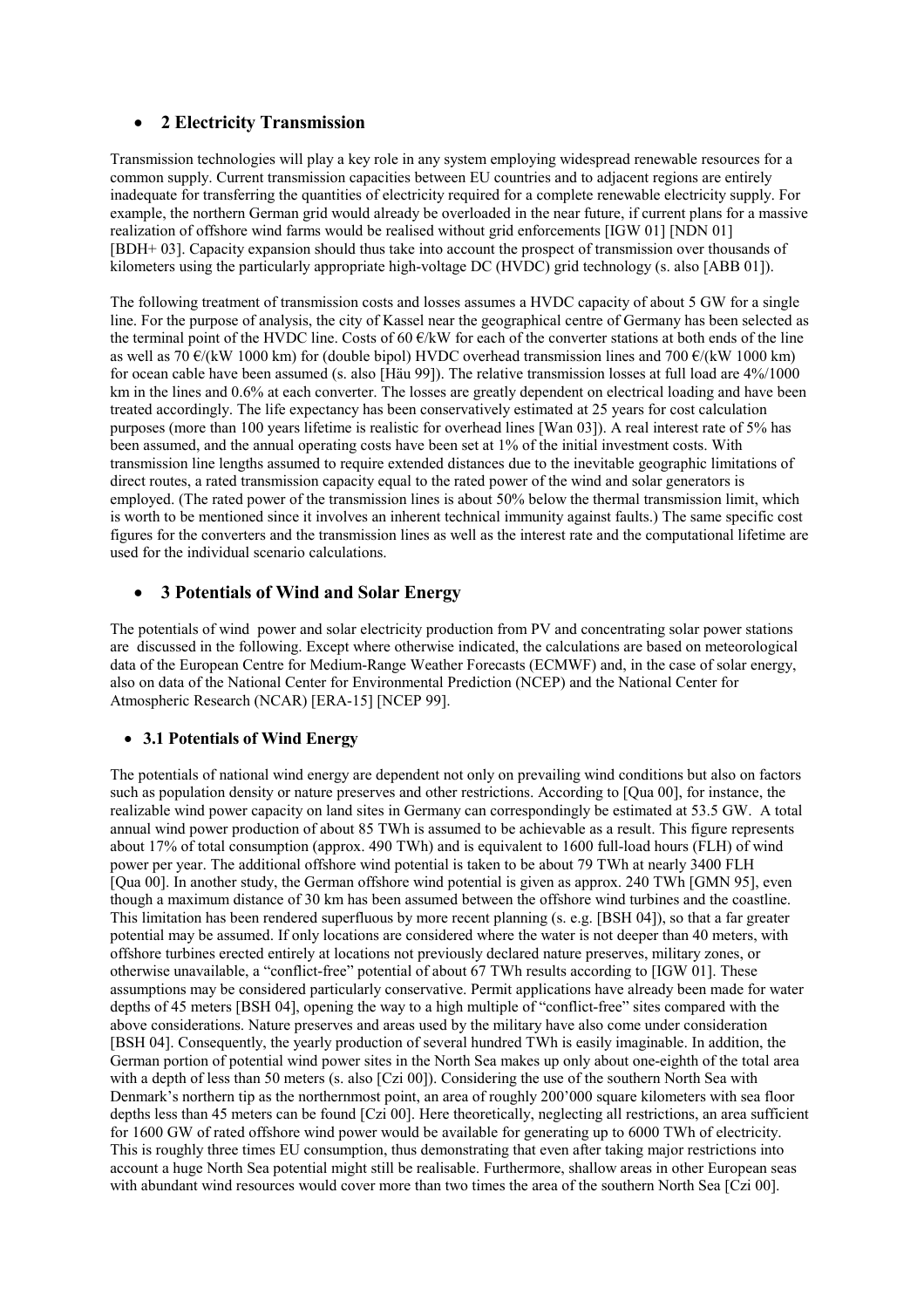Greenpeace has recently published a scenario in which a capacity of 237 GW offshore wind power would be installed in EU coastal regions by 2020 to produce more than 720 TWh, while covering only 3.4% of the area available after all constraints had been taken into account [Gre 04]. Notwithstanding differing estimates of potential, a significant contribution to electricity production is harnessable. The full use of offshore wind energy necessitates a wide spectrum of cooperative measures among European countries for arriving at the most favourable scheme of implementation.

According to conservative estimates of the Danish company BTM Consult, the technical wind power potential of land sites within the EU and Norway is 630 TWh, corresponding to 315 GW of installable wind capacity [EWEA 99]. The very simplified assumption has been made in this case that all turbines would be delivering 2000 FLH a year, meaning they would operate at an effective average capacity of roughly 23% at each site. In relation to the total electricity consumption within the EU of about 2350 TWh (with Norway, 2450 TWh), this technical potential could thus be harnessed to fulfil about one-fourth of electrical energy demand [DOE 02]. Another particularly detailed analysis of the wind conditions at a relatively narrow strip of land along the Norwegian coastline determined a technical potential of 1165 TWh at an average turbine load of 2900 FLH, not considering any possible restrictions, with the most favourable sites producing 156 TWh from turbines delivering an average of 4100 FLH [Win 03]. According to conservative estimates drawn from meteorological data of the ECMWF ([ERA-15]) used for calculations providing the data base of the scenarios, a selection of wind sites within the European Union could generate about 400 TWh of wind energy with an average turbine performance of 2670 FLH using about 150 GW of total installed capacity, taking into account restrictions due to densely populated areas. Under the particularly favourable meteorological conditions prevailing in Ireland and Great Britain, far more electricity from wind power could be produced than estimated here. Due to the conservative assumptions adopted, however, their contribution has been limited to 25% of the total capacity installed in the EU and Norway. The respective electricity generation under these conditions would equal 32% of the electricity consumed in Ireland and Great Britain. In other countries, by contrast, the corresponding figure lies below 10% of domestic consumption. As previously mentioned, an annual average turbine operation of roughly 2700 FLH can thereby be achieved, whereas an even distribution of wind generators within the EU would only allow approx. 2000 FLH to be realized [Gie 00]. If in fact the total achievable potential for Great Britain and Ireland could be exploited, the generated electricity would slightly exceed their current demand. To insure that these possibilities may be realized, the transmission grid to neighbouring countries should be expanded in response to the growing use of wind energy to anticipate and stimulate the multilateral integration of wind power capacities.

The land-based wind power potentials in the EU are limited to the estimated levels identified above, due less to technical and meteorological restrictions than to the population densities of particular regions. If it were possible to use land areas freely, electrical energy requirements could be fulfilled many times over with wind power alone (s. figure 1). Restrictions due to the high population density are of secondary importance in many distant windy regions surrounding Europe. The population densities of northern Russia and western Siberia, northwestern Africa, and Kazakhstan lie between  $0 - 2$  inhabitants/km<sup>2</sup> and are thus at least two orders of magnitude below those of Germany with its 230 inhabitants/ $km^2$  (s. e.g. [Enc 97]). In addition, these areas are steppes, deserts, semi-arid regions, or tundra of practically no inherent economic value, so that wind electricity generation may be instituted as a beneficial means of "farming in the desert". The potential electricity production from wind power is shown in figure 1. Even considering only land sites at which more than 1500 FLH can be achieved (within the rectangle roughly 40% of the land area), and without further restrictions, the area shown within the rectangle comprising Europe and its neighbours could deliver 120'000 – 240'000 TWh of electricity from wind power at a installation density of  $4-8$  MW/km<sup>2</sup>. This result constitutes a maximum of about one hundred times the current electricity demand of the EU or fifty times the electricity consumption of all countries within the selected area. If only the best wind sites with the highest production at an installation density of 8 MW/km<sup>2</sup> were employed, just 4.3‰ of the land area would be required to provide the equivalent of the annual electricity consumption of the entire area within the rectangle shown on the map. About 2.5‰ of the area would be adequate for covering the equivalent of the electricity demands of the EU. Furthermore, the area covered by the turbines and accompanying infrastructure themselves is typically only about 2% of any land dedicated to wind farming. (The figure of 2% applies generally to wind farms consisting of individual turbines of 600 kW rated capacity. The area is reduced if larger single units are employed.) Therefore, the land space required for generating the equivalent of total EU electricity consumption is actually less than 0.05‰ of the entire marked geographical area. By comparison, the roughly 6% of total land area in Germany currently sealed by streets, buildings, and other infrastructure covers a thousand times bigger fraction of space.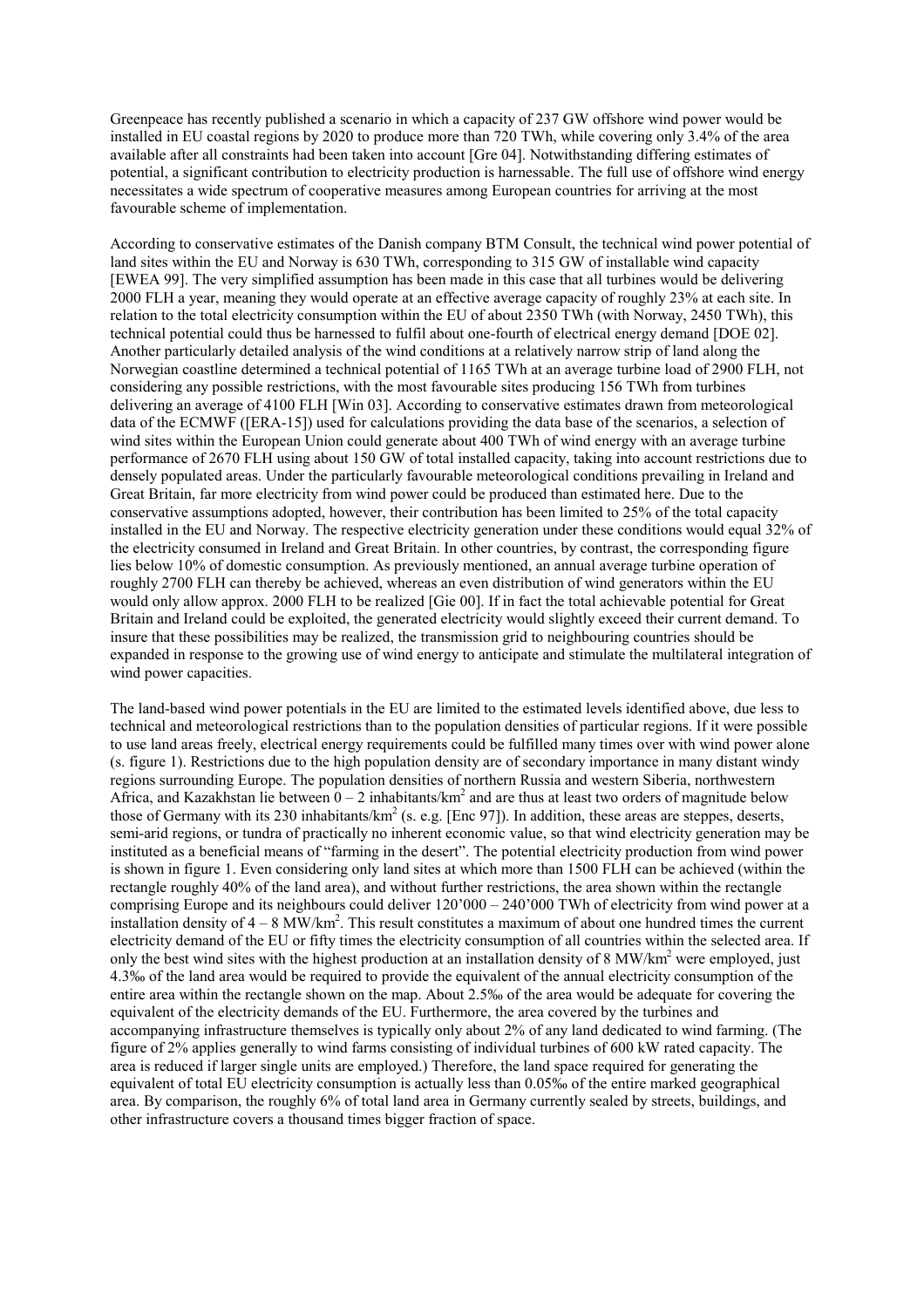

*Figure 1 Potential of average annual electricity production from wind energy of the years 1979 – 1992; meteorological data: ECMW. The theoretical generation potential of wind energy, shown in the red quadrangle when land areas are used with over 1500 FLH, is between 120,000 and 240,000 TWh (turbine placement 4 – 8 MW/km<sup>2</sup> ).* 

The three regions previously mentioned – northern Russia with northwestern Siberia, northwestern Africa, and Kazakhstan – each offer a greater wind energy potential alone than required for meeting EU consumption requirements in their entirely. In the following treatment, therefore, only the areas within these regions with the highest yields have been considered. In table 1, the size of the areas selected for the analysis, the installable turbine capacity for a conservative assumption at a moderate installation density of 2.4  $\text{MW/km}^2$ , the expectable average production of the turbines assuming wide-range turbine placement over the selected area, and the expectable yearly output are given.

| Country                                                    |               | <b>Annual Production</b> |                | <b>Total</b> area<br>selected | <b>Potential rated</b><br>Power | <b>Potential</b><br>production |  |  |
|------------------------------------------------------------|---------------|--------------------------|----------------|-------------------------------|---------------------------------|--------------------------------|--|--|
|                                                            |               | [FLH/a]                  |                | [ $km^2$ ]                    | 「GW1                            | TWh/a]                         |  |  |
|                                                            | Min           | Ø                        | Max            |                               |                                 |                                |  |  |
| <b>Northern Russia and</b><br><b>North-western Siberia</b> | 3000          | 3100                     | 3400           | 140.000                       | 350                             | 1100                           |  |  |
| <b>North-western Africa</b>                                |               |                          |                |                               |                                 |                                |  |  |
| <b>Southern Morrocco</b>                                   | 3200          | <i>3400</i>              | 3700           | 50.000                        | 120                             | 400                            |  |  |
| <b>Mauritinia</b>                                          | 2650<br>coast | <b>3000</b>              | 3250<br>inland | 44.000                        | 105                             | 320                            |  |  |
| <b>Kazakhstan</b>                                          | 2500          | 2600                     | 2800           | 90.000                        | 210                             | 550                            |  |  |

*Table 1. Expectable turbine output for wide-area wind energy deployment in distant regions of high wind yield, total area of the selected regions, assumed installable turbine capacity at 2.4 MW/kW2, and expectable yearly output. The output varies within partial areas within the regions, as reflected in the specifications Min, Ø and Max (expanse of each partial area roughly 1.125° in NS and EW direction).* 

Because of the data used, the estimates tend to be conservative. In the case of southern Morocco, for instance, measurements have shown that load factors of far more than 4500 FLH may be assumed directly on the coast at favourable locations [ER 99]. In Kazakhstan, measurements and other investigations likewise indicate that yields significantly over 4000 FLH may be expected [BMW 87] [Nik 99]. The higher the topographical complexity of the terrain, the more significant the underestimation tends to be. Wind potentials in [CGM 03] calculated from Risø for the region at the Gulf of Suez in Egypt represent the most extreme underestimation of wind conditions in any complex terrain known thus far to the author. A comparison of this map and the date with the data depicted in figure 1 indicates a maximal average production of roughly 2200 FLH at low spatial resolution (like the data derived from ECMWF data, which build the basis of the scenarios), while the high-resolution Risø data correspond to 6000 FLH (for better comparison, see also [Czi 01]). Even if this example is particularly extreme, such underestimation is rather typical for complex terrains, making clear that the scenarios represent a very conservative approximation of actual possibilities and thus provide compelling reasons for further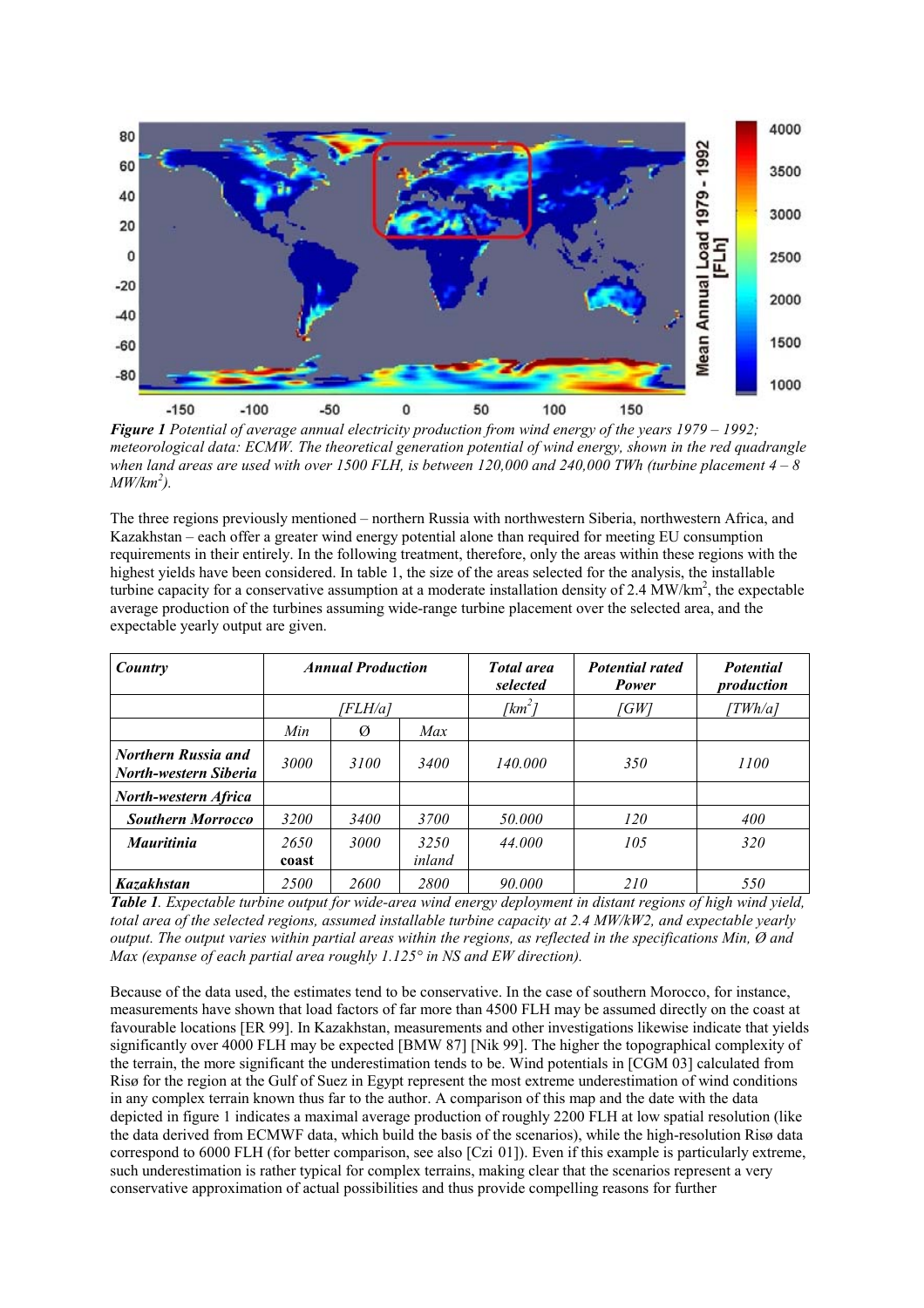argumentation, since - as the example shows - there must be substantially better wind potentials worldwide at many places than can be inferred from the data bases used for the scenarios. This expectation can be convincingly proven by comparing the conditions for electricity production from wind energy shown in Figure 1 with high resolution data for parts of the Chinese mountainous areas [EGH+02] or many other regions, for example, in the Americas or South East Asia (s. e.g. [AWS 01]).It appears certain that high-yield locations would be exploited first if they were known, whereby high potentials could be expected at high quality sites.

# • **3.2 Photovoltaic Potential.**

The potential for photovoltaic electricity generation has been estimated for Germany to lie at about 190 GW (150 TWh), some 120 GW (95 TWh) of which would be on rooftops [Qua 00]. This figure corresponds to an average yearly full-load capacity of 770 FLH or 780 FLH on roofs. The calculations drawn from meteorological data of the ECMWF and NCEP have shown that good modules employed on rooftops with optimum angular position and unaffected by shadows could produce about 950 FLH.



*Figure 2 Potentials for average electricity production from photovoltaic generation derived for the years 1983- 1992 Module = 14%, System = 11.5%, Orientation East-West with Slope = Latitude; met. data: ECMWF and NCEP.* 

The difference to the values given in [Qua 00] is due primarily to the inclusion of shadow and disorientation factors. figure 2 shows the potential yearly electricity production from PV. Table 2 contains the potentials and FLH for a number of countries.

|                        |      | <b>Rooftop PV Potentials</b> | Load              |           |  |  |
|------------------------|------|------------------------------|-------------------|-----------|--|--|
| <b>Country or Area</b> | P    | EG                           | $L_{\mathcal{O}}$ | $L_{opt}$ |  |  |
|                        | [GW] | [TWh]                        | [FLH]             | [FLH]     |  |  |
| Germany                | 120  | 95                           | 780               | 950       |  |  |
| Portugal               | 10   | 14                           | 1100              | 1350      |  |  |
| <b>Finland</b>         | 5    | 4                            | 660               | 800       |  |  |
| Algeria & Morocco      | 81   | 96                           | 1200              | 1450      |  |  |
| Mauritania & Senegal   | 32   | 42                           | 1300              | 1700      |  |  |
| Total EU 15            | 550  | 470                          | 850               | 1050      |  |  |

*Table 2 Potential power (P) and electricity generation (EG) from PV (Module = 14%) on roofs as well as simplified assumptions on the expectable average equipment duty factor*  $(L<sub>0</sub>)$  *under consideration of the losses due to shadows and roof disorientation, or under optimum conditions (Lopt). It has been assumed that the same roof area per inhabitant is available in all countries as in Germany an that it is distributed in the countries according to the population.*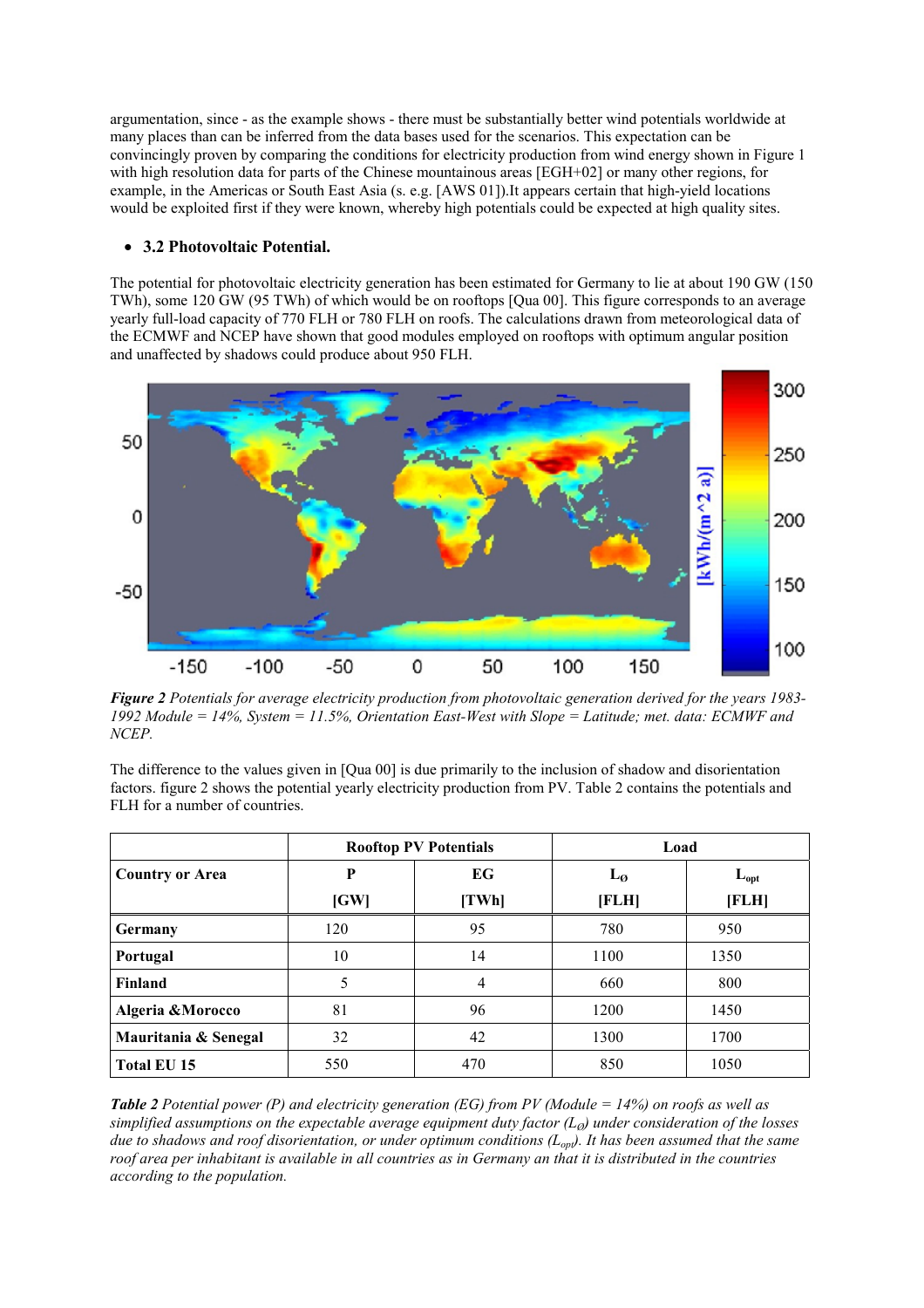#### • **3.3 Potentials of Solar Thermal Generation**

A second variety of solar electricity generation makes use of linear concentrating of solar radiation in parabolic mirror arrays (s.e.g. [Gre 03]) (Similar configurations, not yet constructed in operational size for power plants, have been realized with linear Fresnel reflector arrays [Sol 03].). With this technology, the desert regions of northern Africa could satisfy 500 times the electricity demand of all EU countries. Since domestic consumption is comparatively low, however, this high solar energy potential could only be realized to a significant extent if solar power were exported outside the northern African region. The output of this solar thermal power plants with parabolic arrays depends crucially on their design. Therefore, the performance characteristics can be stated only with reference to the design parameters. The use of thermal storage units is of major importance in this respect. The quality of the site can be determined by the heat production of the mirror array, independent of the specific parameters of the power plants, as shown in figure 3.



*Figure 3 Potentials of average annual heat production from parabolic linear concentrating mirror fields for solar power plants for the years 1983-1992; met. data: ECMWF and NCEP.* 

The heat may be employed in a conventional thermal power plant to generate electricity at an efficiency of about 35%. If heat storage is included in the overall design, a larger linear mirror array is employed to charge the storage medium during the day. In this way, electricity may be produced throughout the night while supplanting the fossil fuels otherwise necessary for continuous operation of the plant. The storage facility therefore provides greater flexibility and reduces the cost of the solar electricity produced, since the conventional part of the power plant utilizes more solar heat, which during the night is delivered from storage. Therefore, the specific costs of the conventional part are lower, while not entirely compensating for the investment in storage capacities. In order to estimate the achievable electricity generation at certain locations, as an example it is assumed that the storage has been generously dimensioned for 14 FLH, so that the solar heat produced in the mirror field will never be partially wasted due to the limited capacity of the conventional steam power plant section. Such a parabolic trough power plant could attain nearly 5600 FLH in southern Morocco (western Sahara). Farther south in Mauritania, more than 5800 FLH would be possible, while 3000 FLH could be expected at a good location on the Iberian Peninsula.

### • **4 Smoothing Effects**

If the renewable electricity is delivered with large fluctuations of the generated electricity, the availability of quickly responding power plants becomes increasingly important to avoid bottlenecks of the supply. Storage hydropower stations are among the most interesting technologies for this purpose and already exist with high capacities. This does not hold true for every individual country, however. The currently installed capacity in Germany is only 1.4 GW with a storage volume of 0.3 TWh, which in itself cannot provide any major contribution to long term regulation. The combination of such facilities, however, would play a significant role in a highly interconnected European electricity network. The Scandinavian NORDEL power system currently has an installed capacity of about 46 GW and a storage volume of approx. 120 TWh (s. also [Nor 97a] and [Nor 97b]). In the UCTE grid, to which Germany likewise belongs, the corresponding values are 49 GW and 57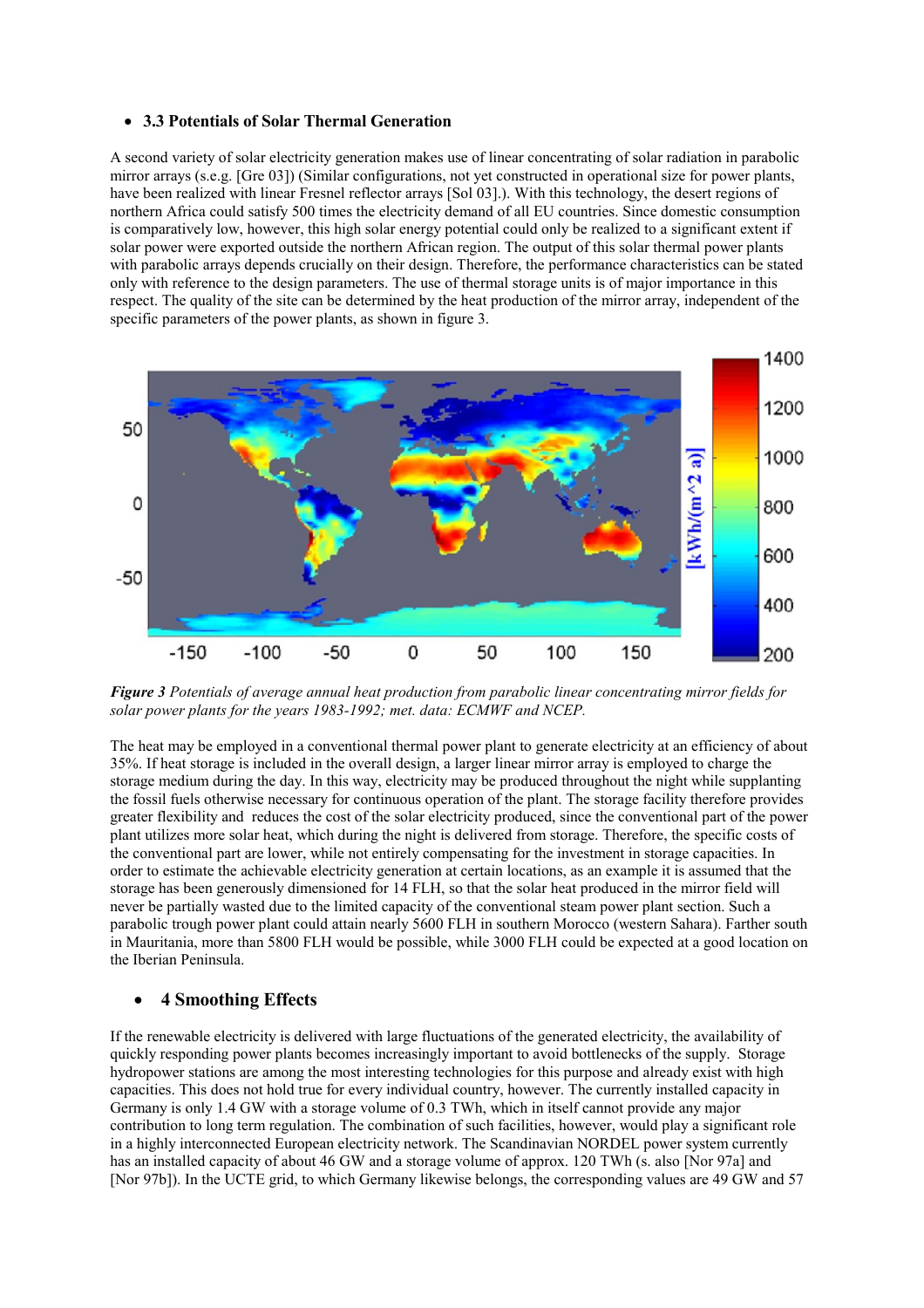TWh [UCTE 98] [UCTE 00]. The total storage capacity of the NORDEL and UCTE grid systems is thus equivalent to more than a month of average consumption in the EU and Norway combined. Dedicating these plants to the prevention of power shortages from other production would alter their routine operation, but could enable a very efficient system to be realized. It would probably also be worthwhile to increase the installed generating capacities of the storage hydropower plants, thereby increasing the ratio of rated generation capacity to storage volume to permit the compensation of additional fluctuating generation from other renewable sources. Only if the momentary output of resource-constrained power stations exceeds demand, and storage capacities are likewise filled also for all pumped storage facilities, will a portion of the potential renewable electricity generation go unused.

The better the renewable energy generation corresponds with the temporal electricity demand, the smaller the power requirements and the necessary storage capacities of the storage power plants engaged for backup purposes (s. [CDHK 99]). Generation variations may be smoothed by increasing the geographic distribution of the plants delivering fluctuating electricity ([CE 01]). In general, the expanse of the area required for smoothing increases with the length of time required to compensate for changes in production level. Seasonal variations require bridging distances of several thousand kilometers. The temporal smoothing effect differs according to the type of renewable energy and the technology employed as well as a more or less appropriate combination of the various production sites.

### • **4.1 Smoothing Effects for Wide-Area Employment of Wind Energy**

The most favourable areas for electricity production from **wind power in EU** countries are dominated by winter winds. For this reason, as is illustrated in figure 4, the major contribution of wind generation occurs during this period.



*Figure 4 Seasonal comparison of average electricity generation from wind, quotient of average monthly values of July and January production 1979-1992; met. data: ECMWF.* 

The achievable production - Graph **E)** - figure 5 varies from month to month significantly more than the **electricity demand** - Graph **G)**. The trade wind regions of northern Africa (southern **Morocco** and **Mauritania**, Graph **c)** and **d)**)exhibit similarly strong seasonal variations, but their peak production is during the summer months. By **purposefully selecting** a combination of certain areas for production, the typical monthly electricity generation may largely be matched to demand. This fact is illustrated in Graph **F)**, in which one-third of the rated capacities are assumed to lie within the EU, with the rest equally divided among the other regions. In this manner, the area of generation and thus the total potential is greatly expanded, simultaneously accompanied by very beneficial smoothing effects. The variations in the electricity production from wind power diminish by transcending from the simultaneous feed-in from domestic European locations to generation that includes production from outside of Europe. In the case of a high percentage of electricity being produced from wind power, the instances of excessive generation will be significantly reduced as well as the periods of relatively low feed-in from wind power.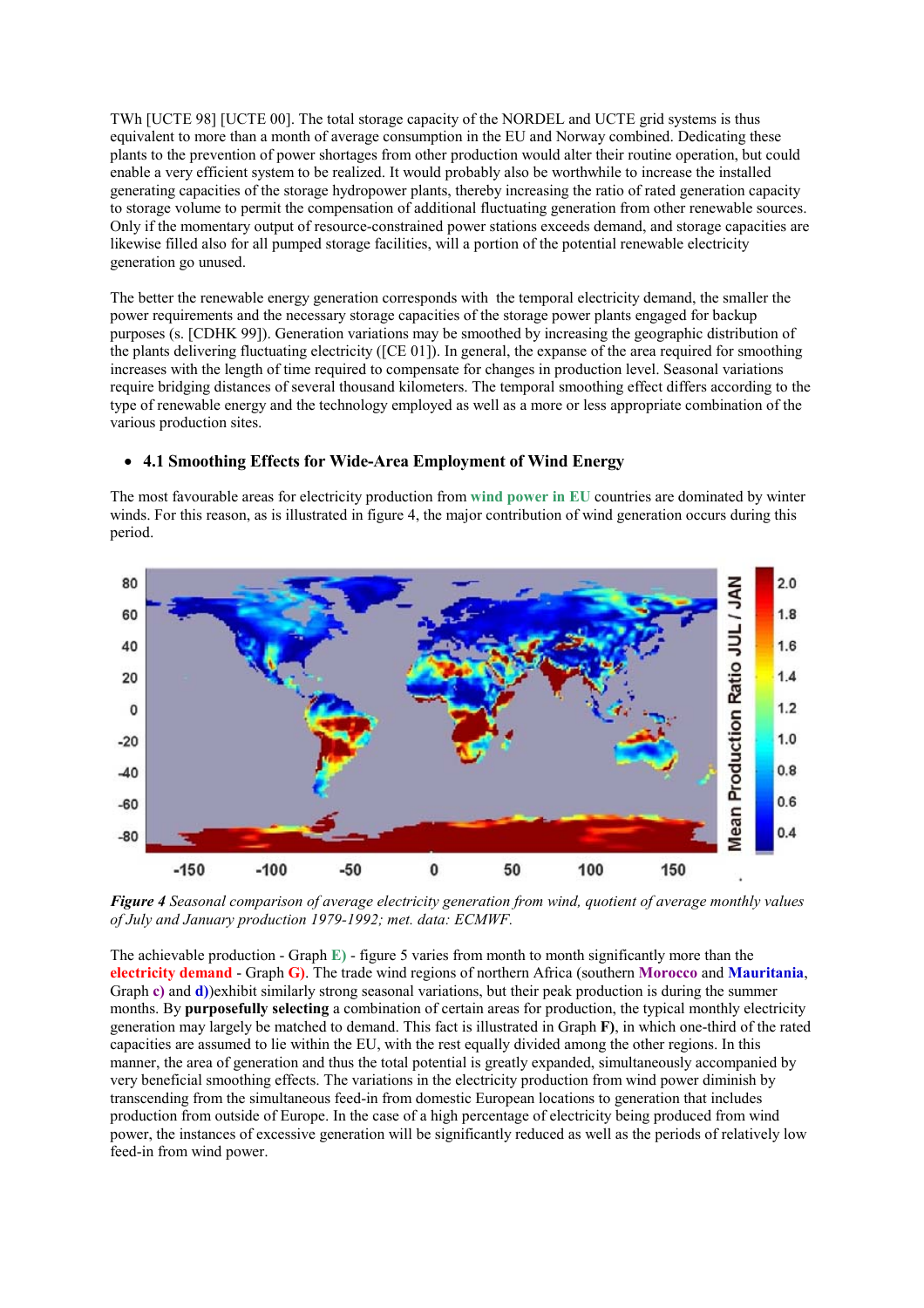

*Figure 5 Relative monthly average: electricity production from wind turbines (WT) in selected good wind areas and electricity consumption of EU and Norway. a.) to d.) represent Extraeuropean production E.) represents European production and F.) is the combined production of wind power at all regions whereas G.) represents the average consumption in the EU & Norway weighted with the today's rated power of all power plants installed.*

# • **4.2 Smoothing Effects for Wide-Area Employment of PV Generation**

Photovoltaic generation exhibits significant minima during the winter months. December in Europe is characterized by the lowest photovoltaic electricity production. The monthly production is compared in figure 6 for July and December. The differences are naturally most dramatic in Scandinavia, where December delivers only 3% of the output achieved in the best month. This relationship is 40% on the Iberian Peninsula, and still about 23% for the EU in its entirety. It is therefore obvious that the months of maximum production differ from the months of peak demand.



*Figure 6 Seasonal comparison of average photovoltaic electricity generation, quotient of average monthly values of July and January production 1979-1992; met. data: ECMWF and NCEP*

## • **4.3 Temporal Behaviour of the Electricity Produced by Parabolic Trough Power Plants**

Due to the parallel configuration of the mirror elements, the trough array may partially block the rays of the sun when it is low on the horizon. For this reason, and because of the low angle of incidence during the winter, the output varies throughout the months of the year in addition to random changes of incident radiation caused by local weather phenomena. This effect is diminished gradually while approaching equatorial latitudes, but it is still distinctly noticeable even at locations in southern Mauritania, where the achievable production in December reaches more than 80% of July production, as indicated in figure 7. Solar thermal generation alone is therefore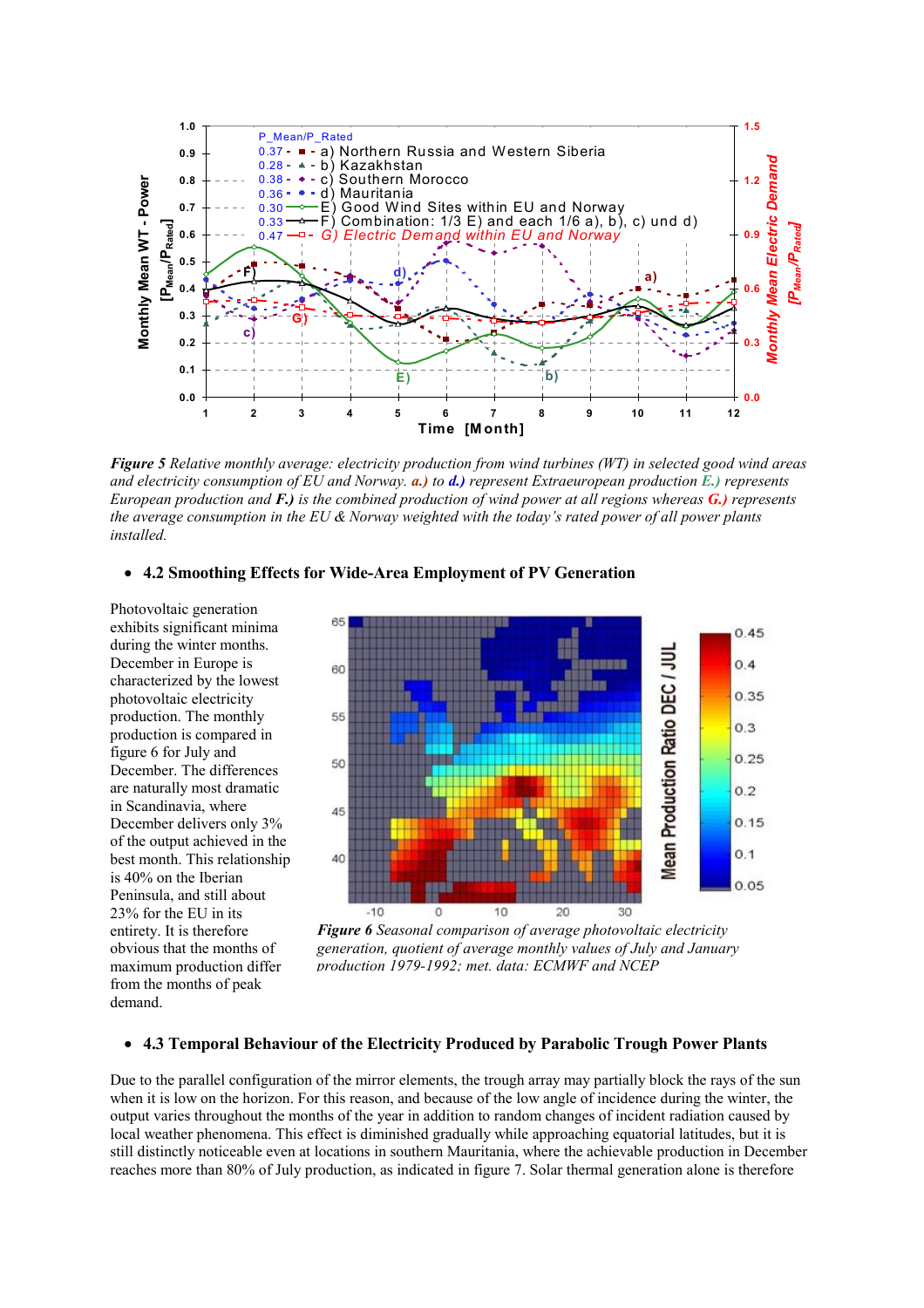not adequate to track the seasonal variations in European electricity consumption. In combination with European wind power, however, this requirement may be quite easily met.



*Figure 7 Seasonal comparison of average heat production by mirror arrays in concentrating parabolic power plants, quotient of average monthly values of December and July production 1983-1992; met. data: ECMWF and NCEP.* 

# • **5 Costs of Electricity Production and Transmission**

In the following considerations, the regions previously identified both within the EU and in the expansive surrounding areas have been examined with regard to the local costs of production. For certain distant locations, the expected transmission costs to the city of Kassel, which has been selected arbitrarily, have also been included. The costs are comprised of the capital investments in all components calculated at a real interest rate of 5%, the outlays for maintenance and repairs, as well as additional expenditures such as insurance and operating expenses.

#### • **5.1 Costs of Wind Energy**

Wind turbines have been calculated using a specific cost of 1000  $\epsilon$  per Kilowatt. The expected costs for offshore wind farms are currently about 1850  $\epsilon/kW$ , whereby locations in the North Sea promise a yearly equivalent output of 3500 FLH (s. [Pla. 00], [SEAS 97] and [CHK 98]). An assumed turbine service life of 20 years is used to calculate the annuity, and the yearly operating costs are set at 2% of the total capital investment.

If the full potential of electricity generation from wind power in Germany were to be realized, an equivalent average generation of 1600 FLH with electricity costs of 6.3 €ct/kWh could be achieved according to the computational method mentioned above. The costs for electricity generated by offshore wind turbines may be estimated at 5 €ct/kWh. Equal distribution of wind power throughout all EU countries (according to the yield anticipated in [Gie 00]) would likely result in an average cost of about  $5 \text{ }$  Ect/kWh, as well. With the concentration on particularly good sites proposed above, about 3.7 €ct/kWh could be achieved. Table 3 gives the calculated local electricity costs for northern Russia with western Siberia, southern Morocco, Mauritania, and Kazakhstan as well as the transmission distances, costs, and losses. It should be noted that local measurements in southern Morocco [ER 99] clearly indicate the existence of sites capable of achieving  $2.2 \text{ } \in \text{ct/kWh}$  locally, while the Egyptian sites previously mentioned promise generating costs of only 1.7 €ct/kWh owing to expectable yields above 6000 FLH. The transmission line losses would be greater because of the high level of output, but costs of delivered electricity below 3.5  $\epsilon t/kWh$  may be expected for the Moroccan high-yield sites and even less for Egyptian wind power reaching central Europe. If the electrical energy from Morocco were to be transmitted initially only as far as Spain, the cost would probably lie below  $3 \text{ }$  Ect/kWh. As soon as the high-yield predictions have been verified, wind energy imports from Kazakhstan could likewise be considered possible at costs of less than 4 €ct/kWh. Yet because of systematic underestimations, these particularly good sites are not represented in ECMWF data, which form the meteorological basis of the scenarios. They are consequently omitted in the scenarios and will be accorded no further discussion in this paper.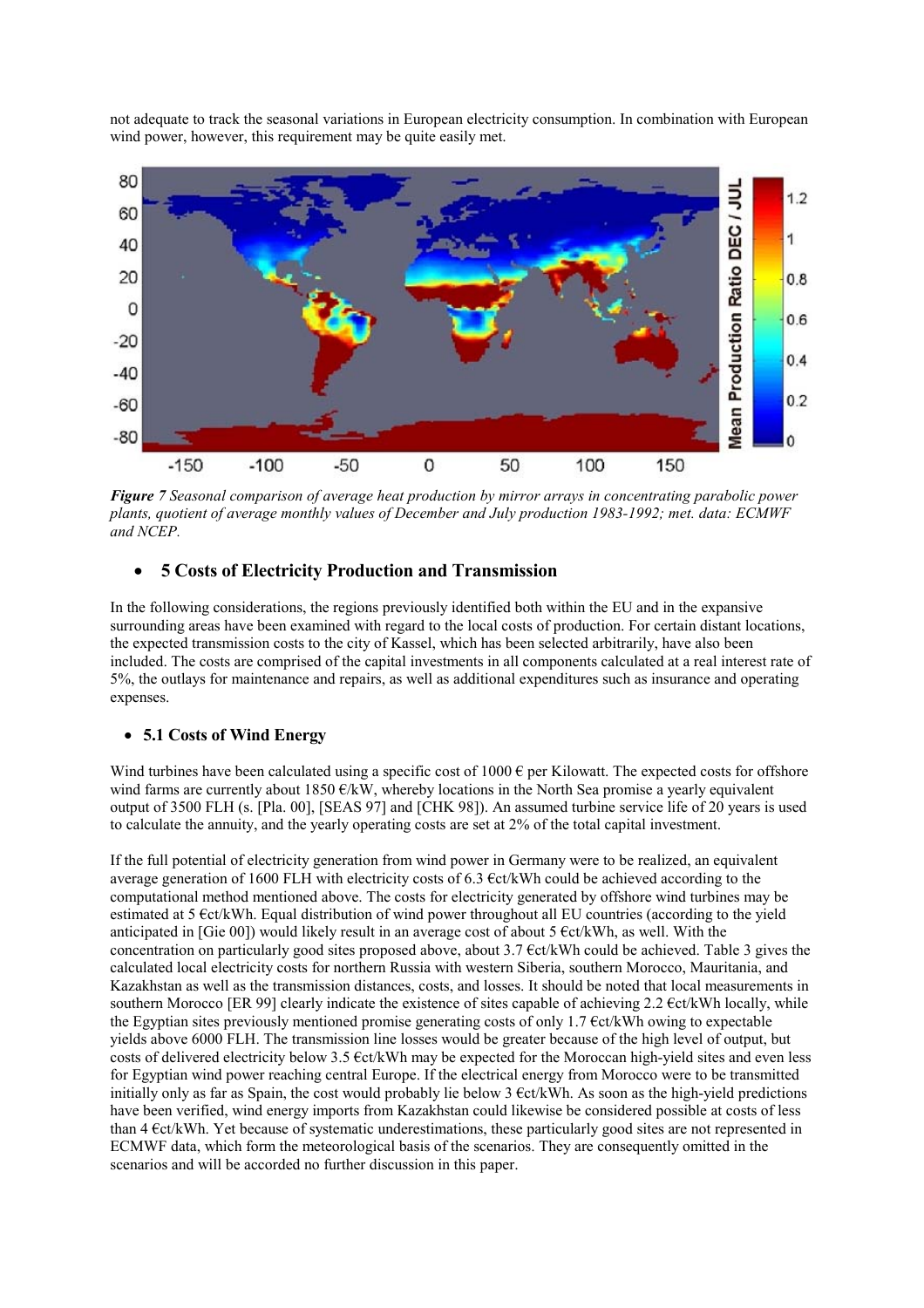|                             | Wind power |            |          |          | Solar thermal electricity |            |      |                           |     |            |           | PV |            |      |          |
|-----------------------------|------------|------------|----------|----------|---------------------------|------------|------|---------------------------|-----|------------|-----------|----|------------|------|----------|
|                             |            |            |          | With St. |                           | No St.     |      | With St. $\frac{1}{2}$ FK |     |            |           |    |            |      |          |
|                             | EC         | <b>ECK</b> | L        | DK       | EC                        | <b>ECK</b> | EC   | <b>ECK</b>                | EC  | <b>ECK</b> | EK        | EC | <b>ECK</b> | L    | EK       |
|                             | [6ct/kWh]  |            | [%]      | [km]     | [6ct/kWh]                 |            |      | [km]                      |     |            | [6ct/kWh] |    | [%]        | [km] |          |
| Algeria &<br><b>Morocco</b> |            |            |          |          |                           |            |      |                           |     |            |           | 42 | 49         |      | 8.6 3100 |
| <b>Iberian</b><br>Peninsula |            |            |          |          | 13.9                      |            | 14.2 |                           | 9.3 |            | 3000      |    |            |      |          |
| Kazakhstan                  | 3.9        | 5.6 10     |          | 4300     |                           |            |      |                           |     |            |           |    |            |      |          |
| Mauritania                  | 3.3        |            | 5.0 10.5 | 4900     | 7.2                       | 9.4        | 9.1  | 11.2                      | 4.8 | 6.5        | 5300      | 37 | 46         |      | 14 5600  |
| N-Russia &<br>NW-Siberia    | 3.2        |            | 4.6 10.5 | 4200     |                           |            |      |                           |     |            |           |    |            |      |          |
| <b>S-Morocco</b>            | 2.9        |            | 4.4 10.5 | 4400     | 7.5                       | 9.4        | 9.3  | 11.1                      | 5.0 | 6.5        | 4400      |    |            |      |          |

*Table 3 Anticipated local average costs of electricity (EC) and costs at arbitrary delivery point Kassel (ECK) for electricity generation from: a) land-based wind turbines, b) solar thermal electricity production with heat storage for 14 FLH (With St.), c) as b), but at half the current costs for the solar mirror field (With St. ½ FC), d) as b), but without storage (No St.) and e) PV. The transmission losses (L) include consideration of grid load variations with time due to changing infeed and the transmission distance to Kassel (DK) together with converter losses for the conversion from AC to HVDC.* 

# • **5.2 Costs of Solar Electricity from Photovoltaic Generation**

The calculated cost of photovoltaic electricity is based on an assumed total capital investment of 5500  $\epsilon$  per peak kW generating capacity. This figure represents low-estimate currently achievable equipment costs for roof mounted PV (compare [Cre 00] [SFV 02]). The operating costs are set at 1.5% per year of the initial investment, and a service life of 20 years is assumed. The resulting average costs of electricity are  $68 \text{ } \text{ect/kWh}$  in Germany and 61 €ct/kWh in EU countries overall. Optimum placement of the modules in locations unaffected by shadows allows generation costs to be reduced by about 18%. These lower cost assumptions apply also to the scenarios, since here the higher yield data form the basis of calculations. Electricity transmission from exemplary production regions with high solar irradiation (Morocco and Algeria) has been included into this consideration (s. table 3). The transmission costs of 6.5  $\epsilon ct/kWh$  are due mainly to losses responsible for 4  $\epsilon ct/kWh$ , while the remainder arises from the capital investment for the high-voltage DC grid. Photovoltaic electricity generation is significantly more expensive than wind power by about one order of magnitude. Even imported photovoltaic electricity with its significantly greater cost efficiency does little to change this relationship.

# • **5.3 Costs of Solar Electricity from Concentrating Parabolic Trough Plants**

Cost calculations for this case are more difficult than for the previously treated technologies, mainly because of the high variety of possible plant configurations. The use of a heat storage medium enhances the output characteristics, reducing the losses resulting from unused excess heat and thus increasing the efficiency of the power plant [EC 94]. Appropriate scaling correspondingly lowers the price of electricity. A worldwide generation capacity of more than 7 GW would reduce the costs of the collector array, the primary component, by about half [KMNT 98]. In table 3, representative calculations are provided that depict the electricity costs both locally and after their transmission to Germany at current and reduced costs of the mirrored troughs when storage is employed or not employed. A generous storage capacity insures that no heat will remain unused. This condition definitely does not lead to the most economical design, so that the cost data may be considered conservative. An additional assumption used for calculations of enhanced conservation is that 70% of the electricity has been generated from stored heat, resulting in relatively large average storage losses. The capital investments of very large solar power stations are 185  $\epsilon$  per m2 of mirror array. (Concepts with more effective collectors are already envisioned that would reduce the costs of electricity by about  $30 - 40\%$ , and which are presently approaching the prototype stage [SM 01].) In a power plant without thermal storage, a mirror surface of approximately 6m<sup>2</sup> per kW of electrical power (kWel) is required, whereas the addition of a heat storage with 14 FLH storage capacity raises this value to approximately  $15m^2/kW_{el}$ . The cost of the storage itself lies at around 60  $\epsilon$ /kWh<sub>el</sub>. (This value is also used for the scenario, although recent research has indicated that it would thereby be overestimated by a factor of 3, since more expedient configurations would allow two thirds of the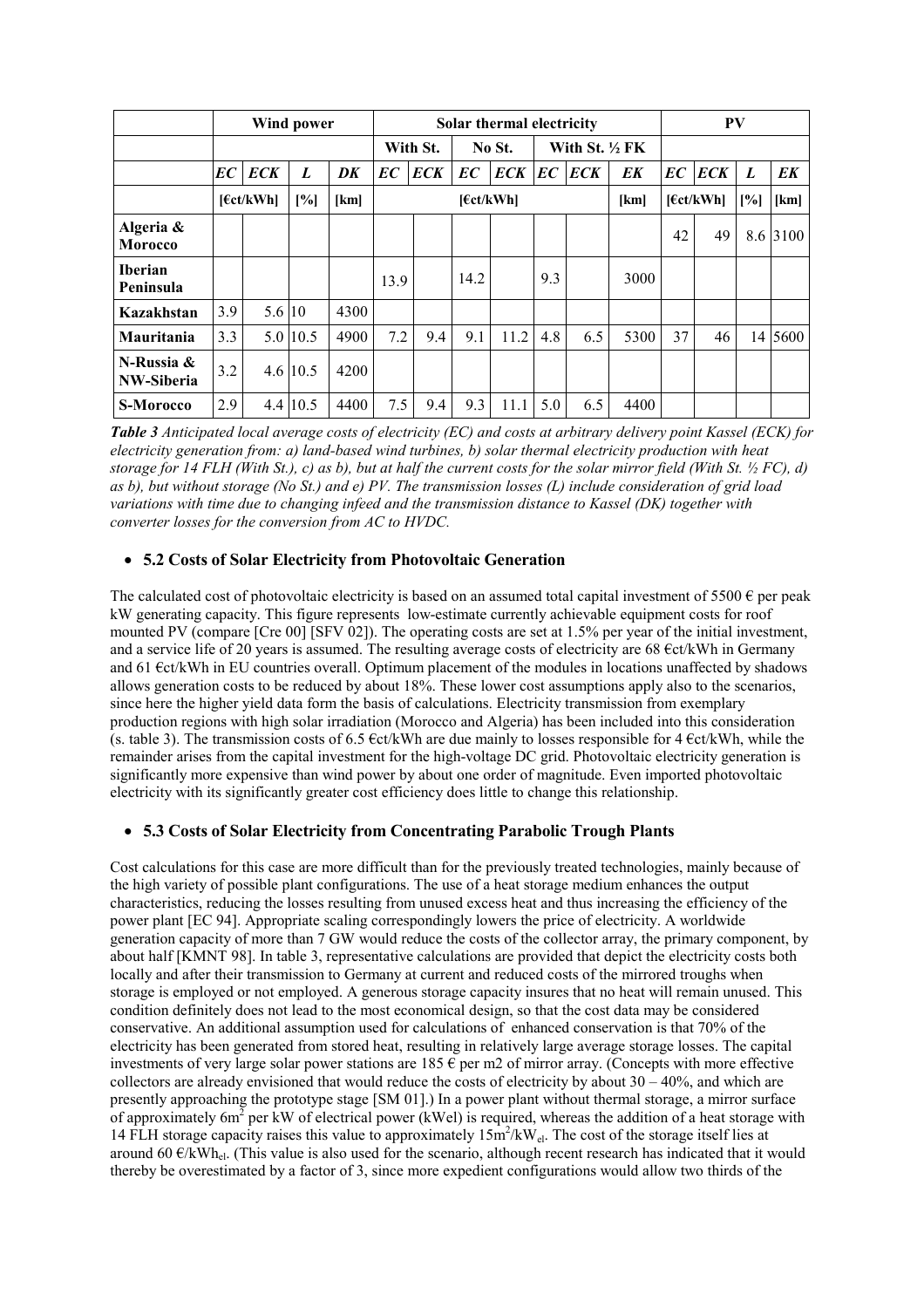original storage volume to be avoided [LS 02].) The capital investment for the conventional part of the thermal power plant is 525  $\epsilon$ /kW<sub>el</sub>.

Since northern and central European regions are less suited for electricity generation using concentrating parabolic arrays, comparisons have been made between a region on the Iberian Peninsula in southern Portugal and areas both in southern Morocco and in Mauritania. The transmission line load has been assumed equivalent to full capacity operation of the solar power plant during a operating time necessary to produce half of the annual solar thermal electricity production, with the remaining 50% of the electrical energy divided in a power ratio of 2:1 over the rest of the operating time in order to approximate average transmission loss. The results are compiled in table 3. The cost of electricity from parabolic trough power stations for current component prices at good locations are comparable to the costs of electricity from wind power produced at locations capable of delivering about 1400 FLH. If the anticipated cost regression of 50% for the solar field can be realized, controllable solar power from concentrating solar power stations in northern Africa employing heat storage need not to be more expensive even after transmission to Germany respectively somewhere in the centre of Europe.

# • **6 Scenarios: Cost-Optimised Electricity Supply Entirely with Renewable Energies**

The Institut für Solare Energieversorgungstechnik (ISET) in Kassel has been developing scenarios for a future electricity supply entirely with renewable energies. Various concepts have been studied for providing renewable energies to Europe and neighbouring regions. An extensive region (s. figure 8) with approx. 1.1 billion inhabitants and an electricity consumption of roughly 4000 TWh/a has been analysed to determine the available



*Figure 8 Possible electricity supply area divided into 19 regions with schematic representation of potential electricity transmission paths using HVDC to the geographic population centres of the regions*

potentials for a future energy system. This process has taken into account ECMWF data as the meteorological basis and the population density as a restrictive factor for the wind energy potentials or estimated roof areas in all countries within the shown regions for determining the roof top photovoltaic potentials, combined with data on solar irradiation (ECMWF and NCEP/NCAR), wind speeds, and also temperatures used e.g. for photovoltaic electricity production and for solar thermal electricity production. Also other renewable resources such as biomass and hydropower have been investigated or included at the level of current knowledge. Mathematical optimisation routines have been applied to the question of which renewable resources with their

individual temporal behaviour at different sites and with different yields should be used, and how selection should be made to achieve optimum cost performance. (A linear optimisation with roughly 2.45 million restrictions and about 2.2 million free variables was employed to find the best combination in each scenario.). The optimisation takes into account the temporal behaviour of the combined consumption of all countries within every individual region shown in figure 8 as well as all requirements imposed by resource-constrained production. Both sets of data, electricity demand and temporal behaviour of the possible production, have been compiled for optimisation (using time series with three-hour intervals) for all of the 19 regions to be supplied. The optimisation process ensures that supply will meet demand at any time, while determining if and to which extent any potential source is to be used, and how every part of the supply system will operate, including the dimensioning and operation of a HVDC grid that is superimposed on the current grid infrastructure. The criterion of optimisation is the minimization of overall annual costs of electricity when fed into the regional high-voltage grids, enabling these costs to be compared directly with those from regular power stations feeding into the conventional AC-high-voltage grid. However, the economic optimisation of all power plant operations for a time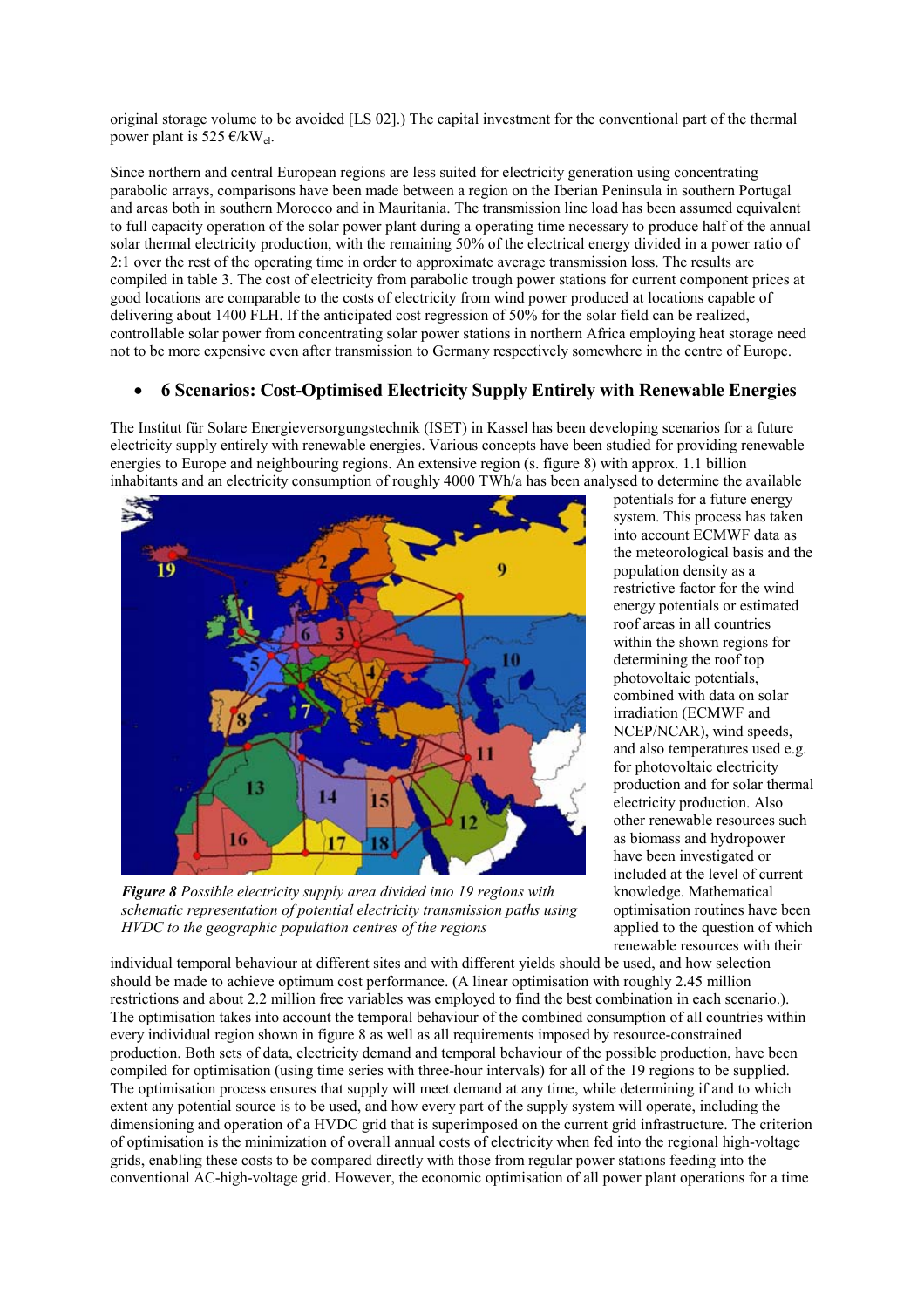frame greater than, or equal to, three hours has simultaneously been included using sets of time series extending over one year.

# • **6.1 Base Case Scenario**

The promising results for the base-case scenario – which assumes an electricity supply system implemented entirely with current technology using only renewable energies at today's costs for all components (s. a. [Czi 01]) – indicate that electricity could be produced and transported to the local grids at costs below 4.7 €ct/kWh, which hardly differs from the case of conventional generation today. (At gas prices in 2002 of about 2.4 €ct/kWh for industrial consumers in Germany [EC 04], electricity from newly erected combined-cycle gas power stations had already reached significantly higher 5 - 6 €ct/kWhel.) In this scenario, nearly 70% of the power originates from wind energy produced from wind turbines with a rated power of 1040 GW. Biomass and existing hydroelectric power plants provide most of the backup requirements within the supply area, in which the individual regions are strongly interconnected via high-capacity HVDC transmission lines. Electricity is generated from biomass at 6.6 €ct/kWhel after proceeds from heat sales have been factored in. This result lies significantly above the average price level, yet the backup capability is essential to reduce the overall cost of the entire system. About 42% of the electricity produced is interregionally transmitted via the HVDC-System whereby the total transmission losses sum up to 4.2% of the electricity produced. Another 3.6% loss is production which neither can be consumed at the time it is produced nor be stored for later use within the pumped storage plants and therefore is produced in excess. These two losses may be considered quite acceptable for an electricity supply only using renewable energies.

### • **6.2 Scenario with Transport Restrictions**

By contrast, if interregional transmission is not allowed in a restrictive decentralised scenario, excess production increases significantly to 10% of the production, and additional backup power as well as backup energy employing other resources become necessary within individual isolated regions to meet the demand, leading to great additional expenses. In one scenario, fuel cells powered with renewable hydrogen produce electricity at about 20  $\epsilon$ ct/kWh<sub>el</sub> (which is already quite optimistic if the hydrogen is produced from renewable energies), raising the net electricity costs to over  $8 \text{ Ect/kWh}_{el}$  on the average. For Region 6 (Germany and Denmark), this restrictive "decentralized" (insular) strategy would lead to costs of electricity greater than 10 €ct/kWh.

#### • **6.3 Scenarios with Reduced Costs for Individual Components**

The effect of cost changes for individual technologies and components was also investigated in particular scenarios. This was used to find the costs at which PV could cost-effectively contribute to the supply. A major cost reduction for PV equipment would enable this technology to provide a significant contribution to the electricity supply. If all other costs remained the same, a reduction to one-eighth of current PV costs would enable an economically viable 4% contribution to overall electricity generation to be provided. The generation would nevertheless be limited to the southernmost regions – particularly to regions 12,16, 17, and 18. If the cost were only one-sixteenth of present levels, PV technologies could account for about 22% of all electricity generation, reducing generation costs compared with the base case scenario by about 10% to 4.3€ct/kWh. Even in this case, however, photovoltaic technologies would not be used in the northern regions 1, 2, 3, 6, 9, and 19, because they could not contribute to overall cost reductions.

If the costs of the mirror fields of solar thermal power plants were reduced by half – as is anticipated in the near future – solar thermal plants would already constitute about 13% of all electricity generation. In this case, the electricity costs lie at 4% below those of the base case scenario. Reducing the costs of the collector array to 40% and simultaneously lowering storage costs to two-thirds of current levels (still clearly above achievable storage costs according to the recent research mentioned above) would increase their contribution to 28% of the electricity produced, while the electricity generation costs would fall by about 10% to 4.3 €ct/kWh. These examples illustrate that solar thermal generation presents an economically attractive perspective for the future that can be realized fairly easily in view of minimal cost regression factors.

### • **6.4 Scenario with Hydropower at Inga in the Democratic Republic of Congo**

The construction of a large hydroelectric power plant at an extremely favourable location in the Democratic Republic of Congo near Inga was also investigated for one proposed scenario (s. also [Kan 99]) The construction of a hydropower plant with a capacity of 38 GW was the decision resulting from computational optimisation. This would lower the costs of electricity by 5.3% compared to the base-case scenario due to more economic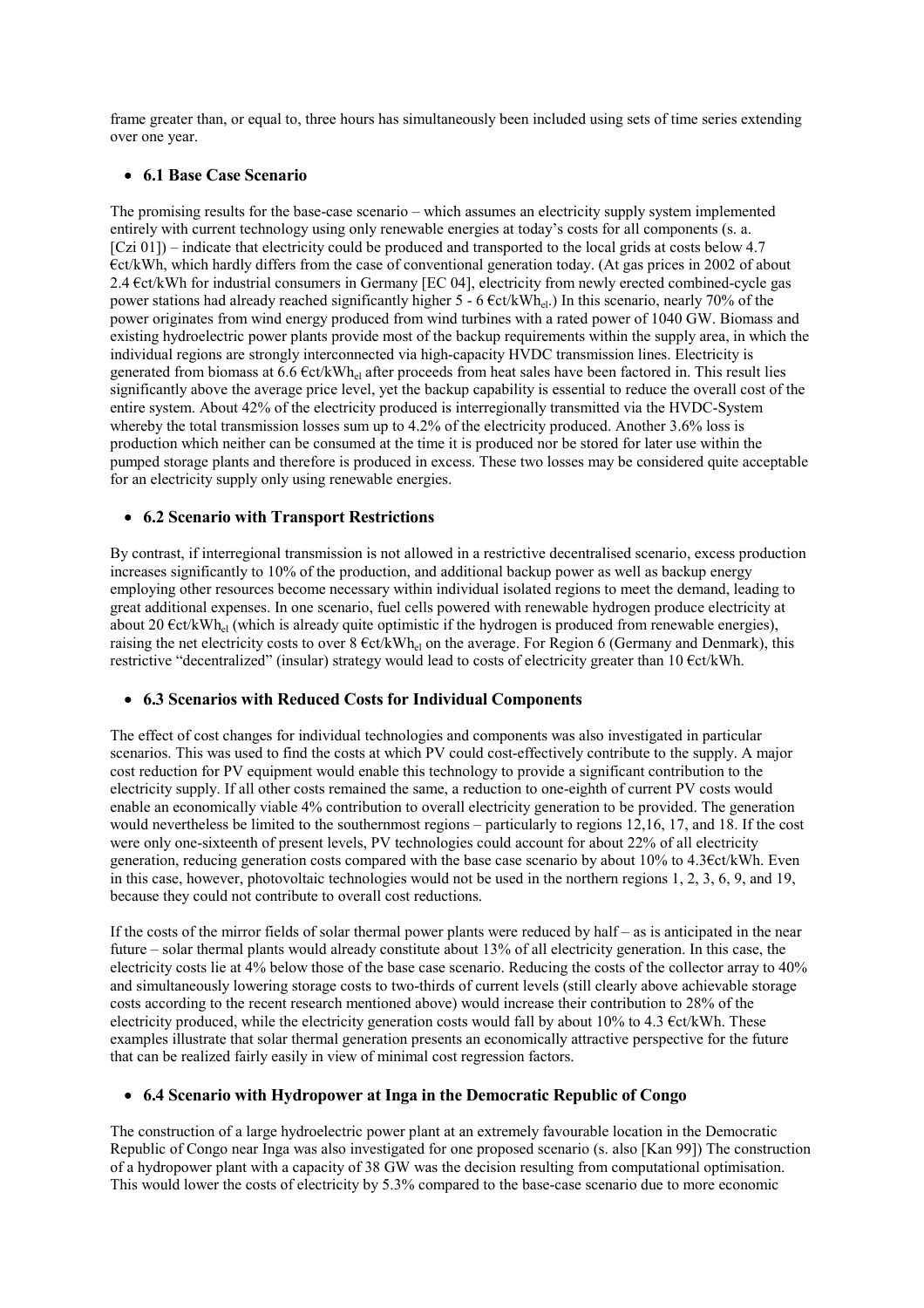generation and incidental system benefits. A primary reason for the low costs of the electricity produced at Inga is the high average load of the hydropower plant of about 6900 FLH and the relatively low anticipated investment costs at this very advantageous site. Two-thirds of the electricity produced at Inga is transmitted over a HVDC system with 26GW capacity, connecting the generating station with Region 17, with the remainder conducted in equal amounts over two HVDC systems with a combined capacity of 12 GW, joining Inga with Regions 16 and 18.

# • **6.5 Electricity Transmission within the Scenarios**

In all scenarios – with the exception of restrictive and expensive insular configurations – electricity transmission is of significant importance. The necessary conversion capacity for the HVDC grid exceeds values of over 750 GW in some cases. (This level corresponds to about one-half of the installed generation capacity of all production facilities in the scenario regions.) The grid is used to achieve smoothing effects among different resource-dependent generation capacities using renewable energies, and to provide access to hydroelectric plants and to distributed biomass power plants with associated storage media for wide-area backup applications. In the base case scenario, for instance, about 42% of the electricity generated is transmitted over the HVDC system between the regions within the supply area. Measured against the total electricity costs the cost of the transmission system amounts to 7% of which the main part of 5% is contributed by the transmission lines and cables. HVDC transmission has a higher intrinsic system stability than AC lines. Furthermore the transmission system of the base case scenario is highly redundant due to the fact that the thermal limit of the transmission lines is about twice the rated power and due to the fact that between almost al regions two or more systems are designed to be built parallel. But nevertheless if further redundancy was seen as desirable this could be relatively inexpensively achieved. A somewhat extreme idea would be to erect two whole systems of transmission lines in parallel. This would mean that the costs of transmission lines and cables would double but at the same time the losses would decrease and thus the overall cost increase would only be about 3% ensuring a degree of immunity against faults, which is by far higher than stipulated for today's systems.

# • **6.6 Transferability of the Results**

It is highly probable that these results can be transferred to other world regions, since every continent has its own renewable resources with different temporal production characteristics within a radius connectable via HVDC transmission. In some continents or regions hydropower is not exploited to the comparably high degree it is in Europe. This could negatively influence the available storage capacity. Solar energy potentials can be detected quite well with the available low resolution data used for this scenario study, showing the good conditions in many regions world wide. However, some huge regions are characterised by very rugged mountainous terrain where the detection of good wind sites is much more difficult than in smooth terrain. This means that many very good wind sites might remain hidden if meteorological data with low spatial resolution are used to search for the potentials, as done for the scenario study described here. If this technical problem were overcome, a much more positive assessment of the wind energy potentials can be expected. In the light of such an assessment it is clear that the general result – a low-cost but nevertheless totally renewable electricity supply is possible if the renewables are used in a huge powerfully interconnected supply area – holds for most areas of similar size to the European/Transeuropean example. Only the details would of cause have to be adapted to the local conditions. Furthermore there is no technical reason why, for example, southern Africa or eastern Asia should not be linked by a HVDC system to the supply area considered in the scenario study. So a future system might spread over some continents, gaining further advantages from further expansion.

# • **7 Conclusions Drawn from the Scenarios**

The fundamental technical prerequisites for an electricity system realized entirely with renewable energies have already been fulfilled. Even at today's prices, the price of electricity need not to be higher than from a newly erected combined-cycle gas power plant when all costs are included. The annual difference in cost compared with the current national bill for electricity, which accounts for roughly 2.2% of gross national product, would impose less than a 3‰ additional burden e.g. in the case of Germany, thereby constituting a highly rational alternative to the predictable consequences of climate change and declining fossil fuel resources. Foreseeable cost reductions – particularly for renewable energy technologies – make a comprehensive renewable energy system both conceivable and potentially more economical than all current means of providing electrical energy. The problem of converting our electricity system to one that is both globally competitive and environmentally benign is therefore hardly a financial or technical issue, being instead almost entirely dependent on political attitudes and governmental priorities. Responsible political decisions are now imperative for allocating the necessary technical, scientific and economic resources to achieve this goal.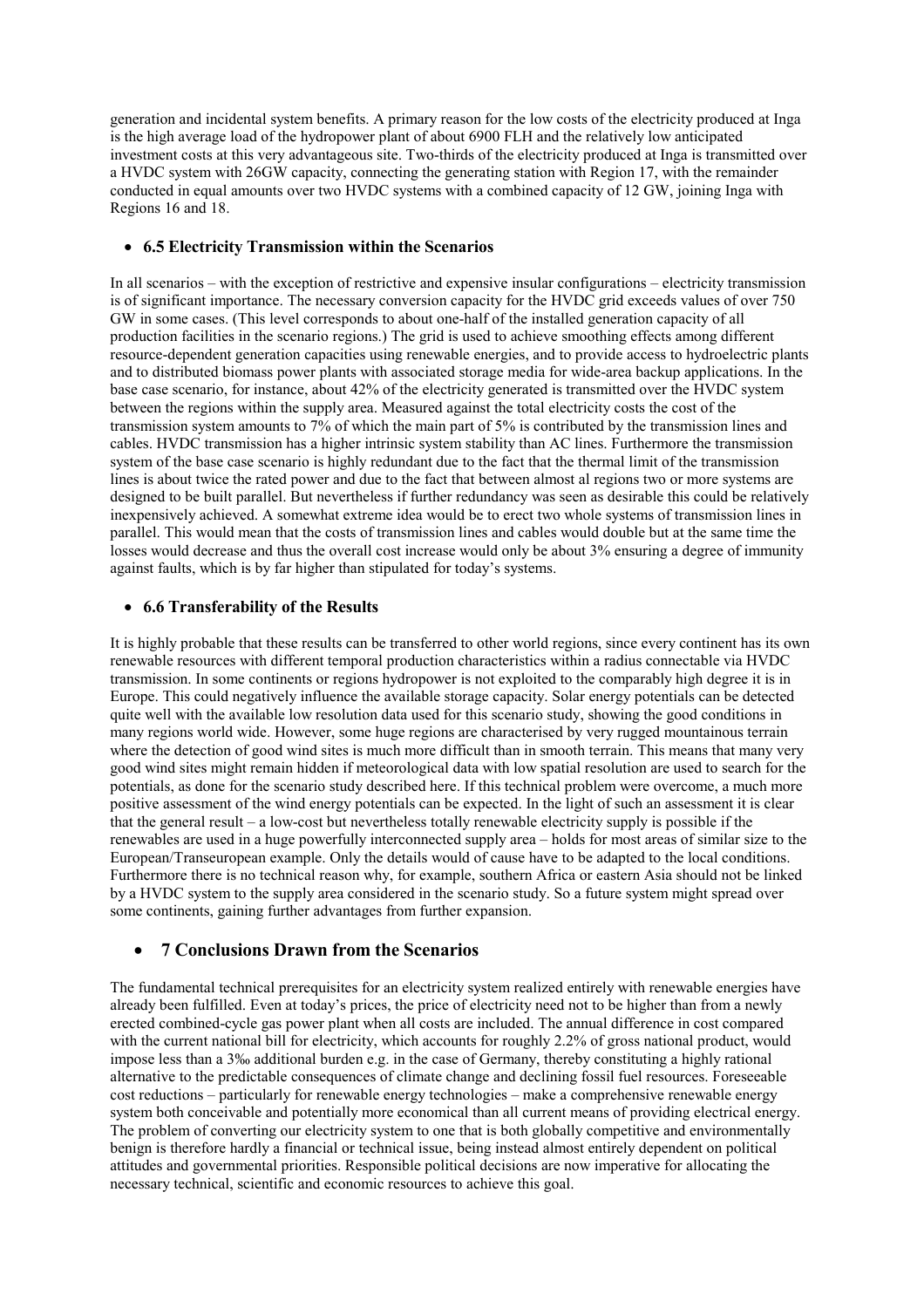### • **References**

- **[ABB 01]** ABB Power Transmission, *HVDC Systems, ABB HVDC projects*, Internet Publication <http://www.abb.com/>(follow headword "HVDC Systems" and headword "ABB HVDC projects)"
- **[AWS 01]** AWS Truewind, *Wind Maps*, Internet Publication , 2004 <http://www.awstruewind.com/inner/windmaps/windmaps.htm>
- **[BBB+ 03]** Benhamou K., Bennouna A., Brügmann H.-J., Czisch G., Fell H.-J., Fischedick M., Haas A., Jischa M., Kabariti M., Knies G., Lehmann H., Lehmann K.-P., Metz P., Michaelowa A., Möller U., Nokraschy H., Satoguina H., Schönwiese C.-D., Trieb F., *Trans-Mediterranean Renewable Energy Cooperation "TREC" - for development, climate stabilisation and good neighbourhood*, Deutsche Gesellschaft Club of Rome und Hamburger Klimaschutz-Fonds, November 2003 <http://saharawind.com/documents/trec.paper.pdf>
- **[BDH+ 03]** Berger F., Dany G. , Haubrich H.-J. , Luther M., von Sengbusch K., *Auswirkungen der zunehmenden Windenergieeinspeisung auf die Übertragungsnetzbetreiber*, Energiewirtschaftliche Tagesfragen, September 2003, p. 562-567
- **[BMW 87]** Baltes K., Müller M. J., Werle D., *Handbuch ausgewählter Klimastationen der Erde*, 4. Auflage, hrsg. v. Richter G., Forschungsstelle Bodenerosion der Universität Trier Mertesdorf, Trier 1987
- **[BSH 04]** Bundesamt für Seeschifffahrt und Hydrographie (BSH), *Offshore-Windenergie*, Hamburg 2004 <http://www.bsh.de/de/Meeresnutzung/Wirtschaft/Windparks/index.jsp> [http://www.bsh.de/de/Meeresnutzung/Wirtschaft/CONTIS-Informationssystem/nord\\_a4\\_wind2010.jpg](http://www.bsh.de/de/Meeresnutzung/Wirtschaft/CONTIS-Informationssystem/nord_a4_wind2010.jpg)
- **[CDHK 99]** Czisch G., Durstewitz M., Hoppe-Kilpper M., Kleinkauf W., *Windenergie gestern, heute und morgen*, Vortrag auf der Kongress "Husum Wind 1999" [http://www.iset.uni-kassel.de/abt/w3-w/projekte/husum\\_czisch.pdf](http://www.iset.uni-kassel.de/abt/w3-w/projekte/husum_czisch.pdf)
- **[CE 01]** Czisch G., Ernst B., *High wind power penetration by the systematic use of smoothing effects within huge catchment areas shown in a European example*, "Windpower 2001" "American Wind Energy Association" (AWEA), Washington, DC, 2001 [http://www.iset.uni-kassel.de/abt/w3-w/projekte/awea\\_2001\\_czisch\\_ernst.pdf](http://www.iset.uni-kassel.de/abt/w3-w/projekte/awea_2001_czisch_ernst.pdf)
- **[CHK 98]** Cockerill T. T., Harrison P., Kühn M., van Bussel G. J. W., *Opti OWECS Final Report*, *Comparison of Cost of Offshore Wind Energy at European Sites*, Delft 1998
- **[CGM 03]** Czisch G., Giebel G., Mortensen N., *Effects of Large-Scale Distribution of Wind Energy in and around Europe,* International Energy Conference, Risø National Laboratory, Denmark, May 03, <http://www.iset.uni-kassel.de/abt/w3-w/projekte/Risoe200305.pdf>
- **[Cre 00]** Creutzburg M., *Solarthermie und Photovoltaik im Kostenvergleich*, in: Sonne Wind & Wärme, 1/2000, S. 12-15
- **[Czi 99]** Czisch G., *Potentiale der regenerativen Stromerzeugung in Nordafrika Perspektiven ihrer Nutzung zur lokalen und großräumigen Stromversorgung* -. Vortrag auf der Frühjahrstagung der Deutschen Physikalischen Gesellschaft, Heidelberg 1999 [http://www.iset.uni-kassel.de/abt/w3-w/projekte/Pot\\_Strom\\_Nordafrika.pdf](http://www.iset.uni-kassel.de/abt/w3-w/projekte/Pot_Strom_Nordafrika.pdf)
- **[Czi 00]** Czisch G., *Seebodenprofile in ausgesuchten Regionen in und um Europa* [http://www.iset.uni-kassel.de/abt/w3-w/folien/Windenergie/offshoreflaechenauswahl\\_2.pdf](http://www.iset.uni-kassel.de/abt/w3-w/folien/Windenergie/offshoreflaechenauswahl_2.pdf)
- **[Czi 01]** Czisch G., *Global Renewable Energy Potential Approaches to its Use* <http://www.iset.uni-kassel.de/abt/w3-w/folien/magdeb030901/overview.html>
- **[DOE 02]** World Total Net Electricity Consumption, 1991-2000, *International Energy Annual*, US Department of Energy, 2002<http://www.eia.doe.gov/emeu/iea/table62.html>
- **[EC 94]** European Commission, DG I, *Assessment of Solar Thermal Trough Power Plant Technology and its Transferability to the Mediterranean Region*, Final Report, Brussels, Belgium 1994
- **[EC 04]** EC, Directorate-General Energy and Transmission, *Energy & Transport in figures Statistical pocket book 2003*, Brussels, Belgium 2004 [http://europa.eu.int/comm/dgs/energy\\_transport/figures/pocketbook/2003\\_en.htm](http://europa.eu.int/comm/dgs/energy_transport/figures/pocketbook/2003_en.htm)
- **[EGH+02]** Elliott D., Schwartz M., Scott G., Haymes S., Heimiller D., George R., *Wind Energy Resource Atlas of Southeast China*, 2002 [http://www.rsvp.nrel.gov/pdfs/wind\\_atlas\\_china\\_CD.zip](http://www.rsvp.nrel.gov/pdfs/wind_atlas_china_CD.zip)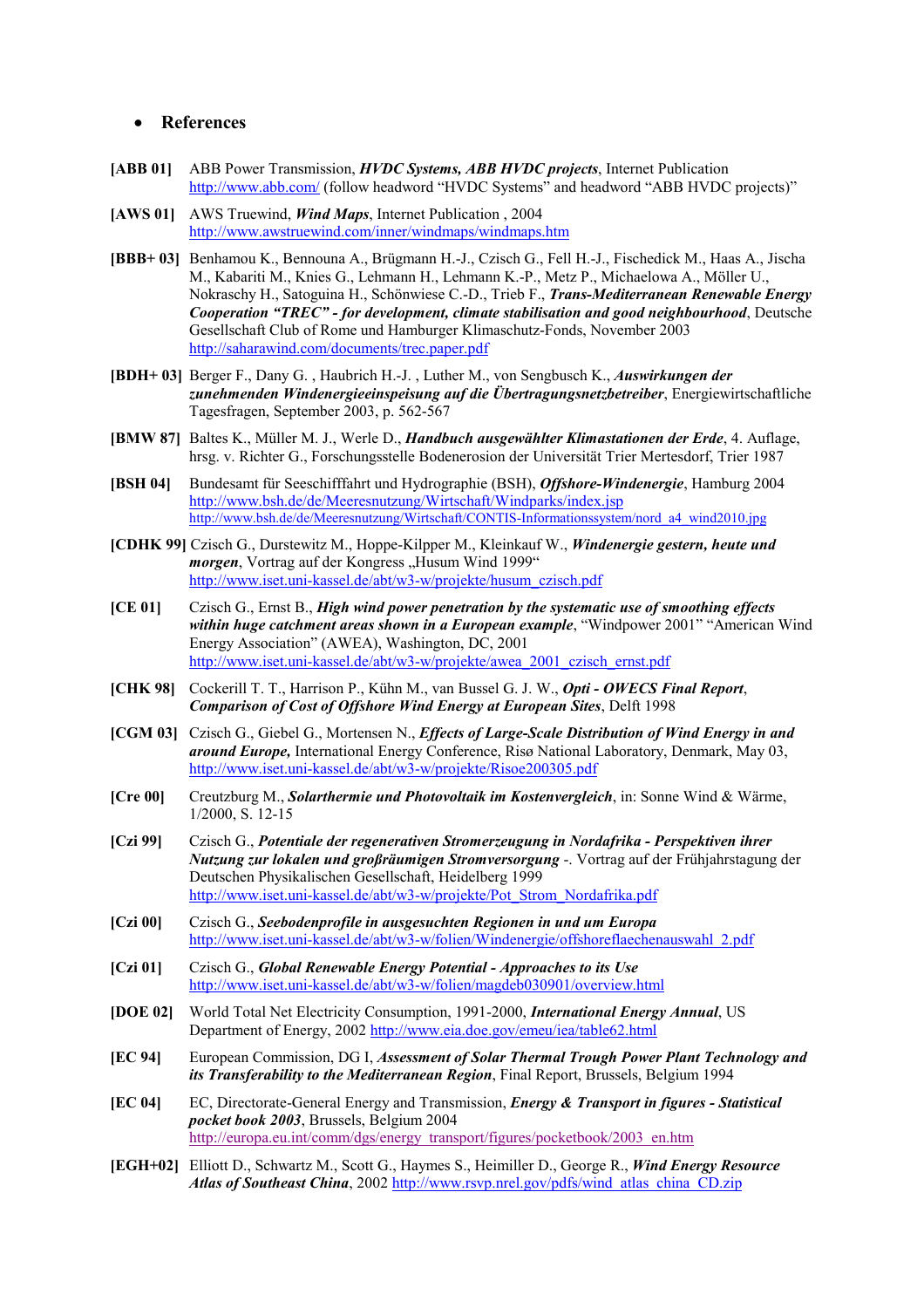- **[Enc 97]** Encarta Weltatlas 1997
- **[ER 99]** Enzili M., Rehfeld K., *Auswertungen aus dem Wind Ressourcen & TERNA Projekt in Marokko*, Deutsches Windenergie-Institut (DEWI), Wilhelmshaven 1999
- **[ERA-15]** *ERA-15, ECMWF Re-Analysis (ERA) Project*, EZMW, Reading, United Kingdom 1996, <http://www.ecmwf.int/research/era/>
- **[EWEA 99]** *Windstärke 10*, Studie von EWEA, fed, und Greenpeace, 1999
- **[Gie 00]** Giebel G., *On the Benefits of Distributed Generation of Wind Energy in Europe*, Dissertation, Universität Oldenburg, 2000
- **[GMN 95]** Garrad A. D., H. G. Matthies, C. Nath, T. E. Schellin, Scherweit M. u.a.; *Study of Offshore Wind Energy in the EC*, Joule I 1995, Natürliche Energie, Brekendorf, Editor.: Germanischer Lloyd / Garrad Hassan and Partners / Windtest KWK, Hamburg / Bristol / Kaiser-Wilhelm-Koog, 1995
- **[Gre 03]** Aringhoff R., Brakmann G., Aubrey C. (editor), Teske S. (co-ordinator), *Solar Thermal Power 2020 - Exploiting the Heat from the Sun to Combat Climate Change,* ESTIA, Birmingham, UK and Greenpeace Amsterdam, Netherlands <http://archive.greenpeace.org/docs/SolarThermalPower.pdf>
- **[Gre 04]** *Sea Wind Europe*, report by Greenpeace and Garrad Hassan <http://www.greenpeace.org.uk/MultimediaFiles/Live/FullReport/6204.pdf>
- **[Häu 99]** Häusler M., *Energietransport über Land und See mit Gleichstrom*, in: Regenerativer Strom für Europa durch Fernübertragung elektrischer Energie, hrsg. v. Brauch H.-G., Czisch G., Knies G., AFES-PRESS, Mosbach (1999)
- **[IEA 03]** *IEA Wind Energy Annual Report 2002*, International Energy Agency, Boulder, Colorado, USA 2003 [http://www.ieawind.org/annual\\_reports.html](http://www.ieawind.org/annual_reports.html)
- **[IGW 01]** Institut für Solare Energieversorgungstechnik (ISET), Germanischer Lloyd, Windtest KWK, *Offshore-Windenergienutzung in der AWZ – Potentiale, Netzintegration, Stromgestehungskosten* –, Kassel 2001 [http://www.iset.uni-kassel.de/abt/FB-I/publication/Offshore-Windenergienutzung\\_in\\_der\\_AWZ.pdf](http://www.iset.uni-kassel.de/abt/FB-I/publication/Offshore-Windenergienutzung_in_der_AWZ.pdf)
- **[Kan 99]** Kanngießer K-W., *Nutzung regenerativer Energiequellen Afrikas zur Stromversorgung Europas durch Kombination von Wasserkraft und Solarenergie* in: Strom für Europa durch Fernübertragung elektrischer Energie, hrsg. v. Brauch H.-G., Czisch G., Knies G., AFES-PRESS, Mosbach (1999)
- **[KMNT 98]** Knies G., Milow B., Nitsch J., Trieb F., *Markteinführung solarthermischer Kraftwerke Chance für die Arbeitsmarkt- und Klimapolitik*, Energiewirtschaftliche Tagesfragen, 6/1998, S 392-397
- **[KNT 01]** Knies G., Nitsch J., Trieb F., *Strom und Trinkwasser aus solarthermischen Kraftwerken*, Energiewirtschaftliche Tagesfragen, 51. Jg., (2001), Heft 6, S. 386-389
- **[LS 02]** Laing, D. ; Steinemann W.-D.: Entwicklung Thermischer Speicher für Kraftwerke. in: VDI: Energiespeicher -Fortschritte und Betriebserfahrungen Bd. VDI-Berichte Nr. 1734. Düsseldorf: VDI Verlag, November 2002, p. 87-96
- **[NCEP 99]** NCEP/NCAR CDAS/Reanalysis Project, 1999 <http://wesley.wwb.noaa.gov/reanalysis.html>
- **[NDN 01]** Niedersächsische Energie-Agentur, Deutsches Windenergie-Institut (DEWI), Niedersächsisches Institut für Wirtschaftsforschung, *Untersuchung der wirtschaftlichen und energiewirtschaftlichen Effekte von Bau und Betrieb von Offshore-Windparks in der Nordsee auf das Land Niedersachsen*, Hannover 2001 <http://www.mu.niedersachsen.de/pdf/offshore.pdf>
- **[Nik 99]** Nikitina E., *Persönliche Mitteilung von Untersuchungsergebnissen*, Almaty Institute of Power Engineering and Telecommunication, 1999
- [Nor 97a] Nordel, Installed capacity on 31 Dec. 1996, Nordel, Oslo 1997, <http://www.nordel.org/Content/Default.asp?PageID=157>
- **[Nor 97b]** Nordel, *Water Reservoirs 1996*, Nordel, Oslo 1997, <http://www.nordel.org/stat97/47.htm>
- **[Pla. 00]** Plambeck, *Antrag für Offshore-Windpark*, Pressemitteilung WKN 691 030, Plambeck Neue Energien AG, [http://www.plambeck.de/Inhalte/Aktuelle\\_Informationen.htm#130600](http://www.plambeck.de/Inhalte/Aktuelle_Informationen.htm#130600)